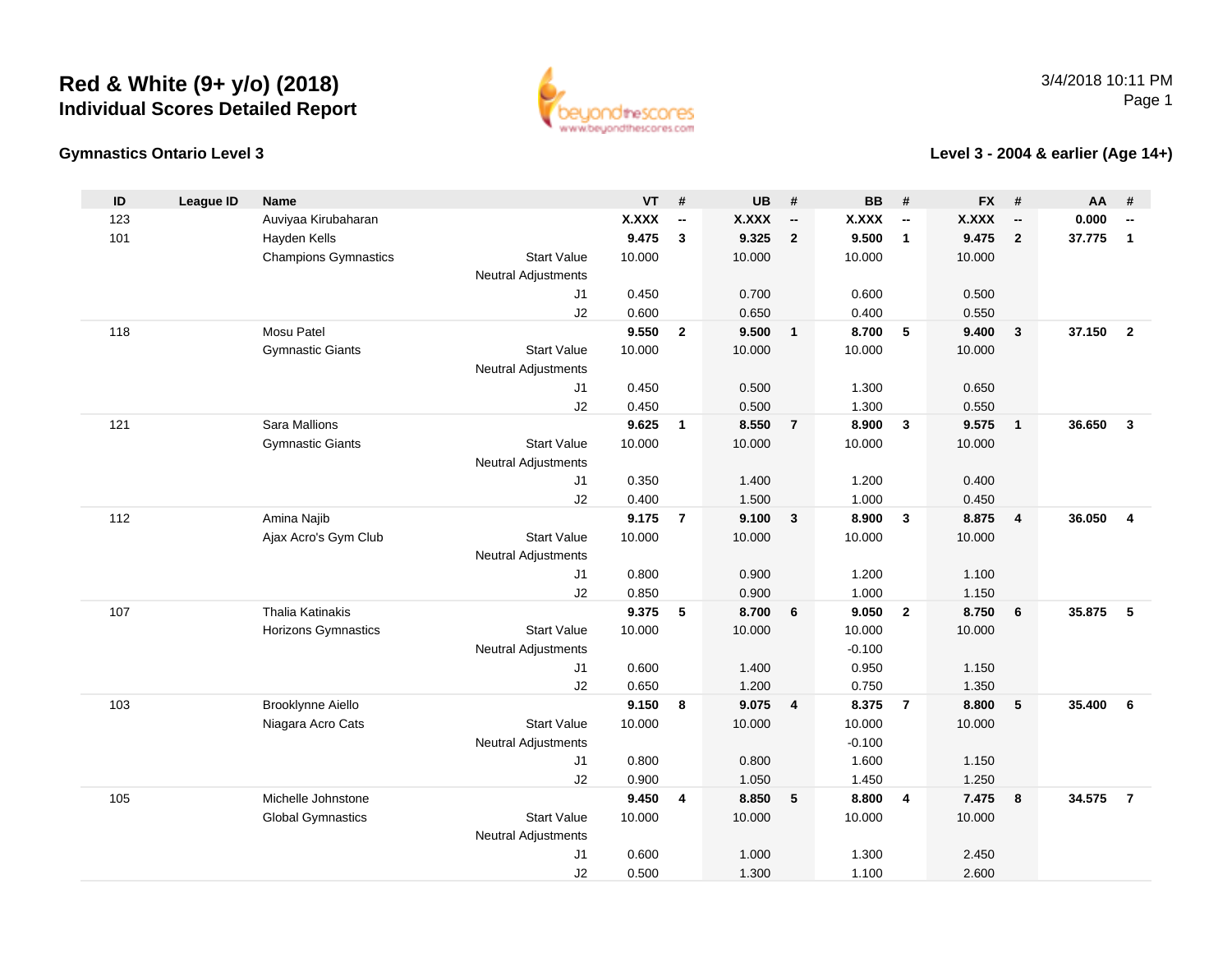

### 3/4/2018 10:11 PMPage 2

| 111 | Megan McMullin       |                            | 9.300<br>6 | 8.550  | 8.575<br>- 6 | 8.150  | 34.575 |
|-----|----------------------|----------------------------|------------|--------|--------------|--------|--------|
|     | Ajax Acro's Gym Club | <b>Start Value</b>         | 10.000     | 10.000 | 10.000       | 10.000 |        |
|     |                      | <b>Neutral Adjustments</b> |            |        |              |        |        |
|     |                      | ັບ                         | 0.600      | 1.300  | 1.500        | 1.800  |        |
|     |                      | J2                         | 0.800      | 1.600  | .350         | 1.900  |        |

### **Gymnastics Ontario Level 3**

**Level 3 - 2008 (Age 10) A**

| ID  | League ID | <b>Name</b>                   |                            | VT     | #              | <b>UB</b> | #                       | <b>BB</b> | #                       | <b>FX</b> | #                       | <b>AA</b> | #              |
|-----|-----------|-------------------------------|----------------------------|--------|----------------|-----------|-------------------------|-----------|-------------------------|-----------|-------------------------|-----------|----------------|
| 804 |           | Ashley Carr                   |                            | 9.475  | 4              | 9.800     | $\mathbf{1}$            | 9.600     | $\overline{\mathbf{1}}$ | 9.150     | $\overline{4}$          | 38.025    | $\mathbf{1}$   |
|     |           | <b>Futures Gymnastics</b>     | <b>Start Value</b>         | 10.000 |                | 10.000    |                         | 10.000    |                         | 10.000    |                         |           |                |
|     |           |                               | <b>Neutral Adjustments</b> |        |                |           |                         | $-0.100$  |                         |           |                         |           |                |
|     |           |                               | J1                         | 0.500  |                | 0.200     |                         | 0.300     |                         | 0.900     |                         |           |                |
|     |           |                               | J2                         | 0.550  |                | 0.200     |                         | 0.300     |                         | 0.800     |                         |           |                |
| 801 |           | Danika Randall                |                            | 9.125  | $\overline{7}$ | 9.425     | $\overline{2}$          | 9.425     | $\mathbf{3}$            | 8.950     | 6                       | 36.925    | $\overline{2}$ |
|     |           | <b>Glendon Gymnastics</b>     | <b>Start Value</b>         | 10.000 |                | 10.000    |                         | 10.000    |                         | 10.000    |                         |           |                |
|     |           |                               | <b>Neutral Adjustments</b> |        |                |           |                         | $-0.100$  |                         |           |                         |           |                |
|     |           |                               | J1                         | 0.900  |                | 0.650     |                         | 0.500     |                         | 1.000     |                         |           |                |
|     |           |                               | J2                         | 0.850  |                | 0.500     |                         | 0.450     |                         | 1.100     |                         |           |                |
| 805 |           | Sierra Schertzing             |                            | 9.400  | 5              | 9.325     | $\overline{\mathbf{3}}$ | 9.000     | 6                       | 9.175     | $\overline{\mathbf{3}}$ | 36,900    | $\mathbf{3}$   |
|     |           | Niagara Acro Cats             | <b>Start Value</b>         | 10.000 |                | 10.000    |                         | 10.000    |                         | 10.000    |                         |           |                |
|     |           |                               | <b>Neutral Adjustments</b> |        |                |           |                         |           |                         |           |                         |           |                |
|     |           |                               | J1                         | 0.600  |                | 0.550     |                         | 1.000     |                         | 0.850     |                         |           |                |
|     |           |                               | J2                         | 0.600  |                | 0.800     |                         | 1.000     |                         | 0.800     |                         |           |                |
| 802 |           | Jordan Weavers                |                            | 9.225  | 6              | 8.925     | 4                       | 9.500     | $\overline{2}$          | 9.175     | $\overline{\mathbf{3}}$ | 36.825    | $\overline{4}$ |
|     |           | <b>Glendon Gymnastics</b>     | <b>Start Value</b>         | 10.000 |                | 10.000    |                         | 10.000    |                         | 10.000    |                         |           |                |
|     |           |                               | <b>Neutral Adjustments</b> |        |                |           |                         |           |                         |           |                         |           |                |
|     |           |                               | J1                         | 0.800  |                | 1.200     |                         | 0.500     |                         | 0.750     |                         |           |                |
|     |           |                               | J2                         | 0.750  |                | 0.950     |                         | 0.500     |                         | 0.900     |                         |           |                |
| 806 |           | Olivia Gigliotti              |                            | 9.475  | 4              | 8.775     | 6                       | 9.150     | 5                       | 9.425     | $\overline{2}$          | 36.825    | $\overline{4}$ |
|     |           | <b>World Class Gymnastics</b> | <b>Start Value</b>         | 10.000 |                | 10.000    |                         | 10.000    |                         | 10.000    |                         |           |                |
|     |           |                               | <b>Neutral Adjustments</b> |        |                |           |                         |           |                         |           |                         |           |                |
|     |           |                               | J1                         | 0.500  |                | 1.250     |                         | 0.900     |                         | 0.600     |                         |           |                |
|     |           |                               | J2                         | 0.550  |                | 1.200     |                         | 0.800     |                         | 0.550     |                         |           |                |
| 809 |           | Mia Catucci                   |                            | 9.525  | 3              | 8.825     | 5                       | 8.700     | 8                       | 9.450     | $\overline{1}$          | 36.500    | 5              |
|     |           | Gemini Gymnastics             | <b>Start Value</b>         | 10.000 |                | 10.000    |                         | 10.000    |                         | 10.000    |                         |           |                |
|     |           |                               | <b>Neutral Adjustments</b> |        |                |           |                         | $-0.100$  |                         |           |                         |           |                |
|     |           |                               | J1                         | 0.500  |                | 1.250     |                         | 1.250     |                         | 0.450     |                         |           |                |
|     |           |                               | J2                         | 0.450  |                | 1.100     |                         | 1.150     |                         | 0.650     |                         |           |                |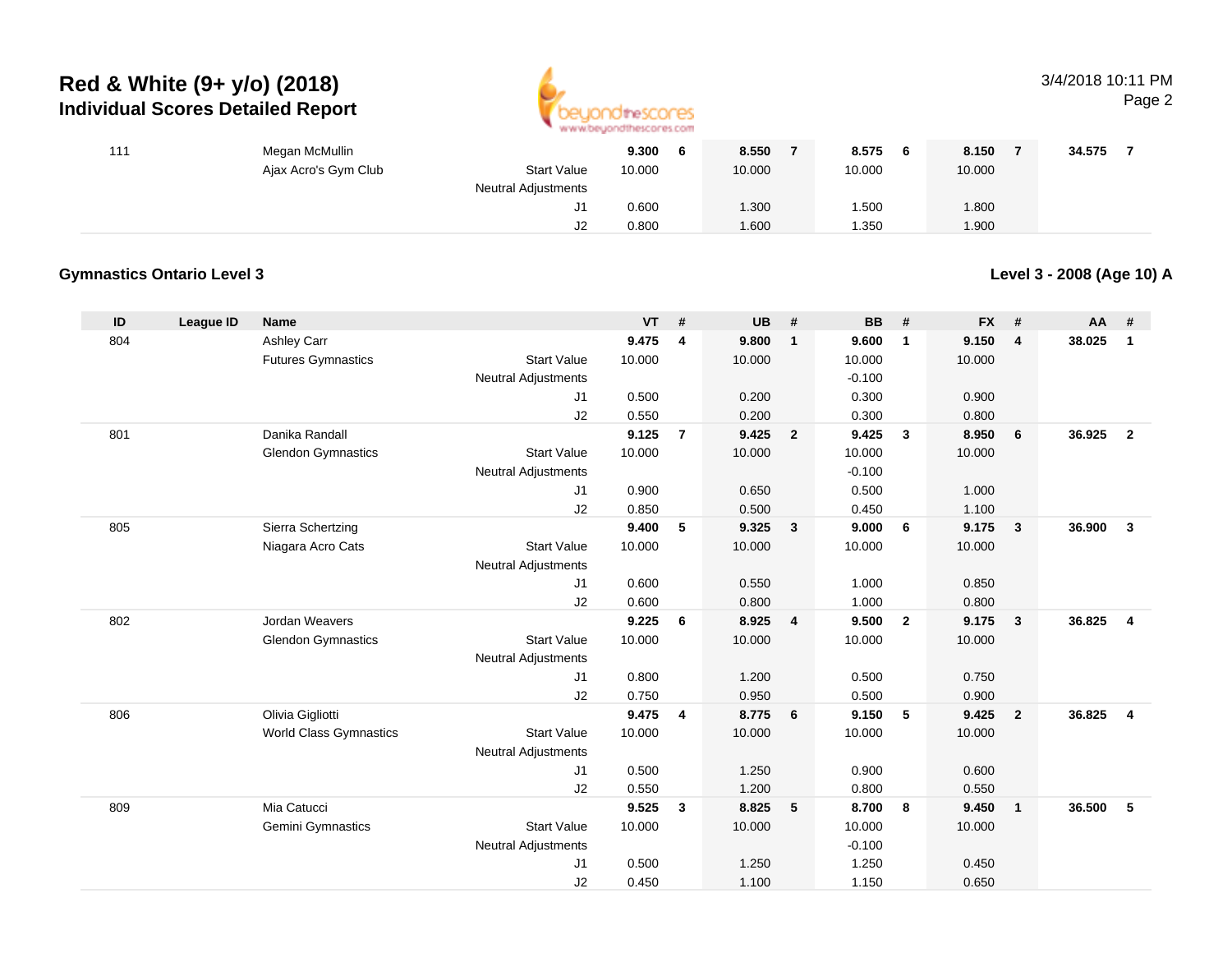

| 808 | Kaiya Tan              |                            | 9.750  |                         | 8.500 8   |                | 8.950    | - 7            | 9.050  | -5             | 36.250 | 6 |
|-----|------------------------|----------------------------|--------|-------------------------|-----------|----------------|----------|----------------|--------|----------------|--------|---|
|     | Gemini Gymnastics      | <b>Start Value</b>         | 10.000 |                         | 10.000    |                | 10.000   |                | 10.000 |                |        |   |
|     |                        | <b>Neutral Adjustments</b> |        |                         |           |                | $-0.100$ |                |        |                |        |   |
|     |                        | J1                         | 0.250  |                         | 1.450     |                | 1.000    |                | 0.850  |                |        |   |
|     |                        | J2                         | 0.250  |                         | 1.550     |                | 0.900    |                | 1.050  |                |        |   |
| 807 | <b>Isabelle Franca</b> |                            | 8.925  | $\bf{8}$                | $8.250$ 9 |                | 9.200    | $\overline{4}$ | 8.925  | $\overline{7}$ | 35.300 | 7 |
|     | <b>ASF</b>             | <b>Start Value</b>         | 10.000 |                         | 10.000    |                | 10.000   |                | 10.000 |                |        |   |
|     |                        | <b>Neutral Adjustments</b> |        |                         |           |                |          |                |        |                |        |   |
|     |                        | J1                         | 1.000  |                         | 1.600     |                | 0.900    |                | 0.950  |                |        |   |
|     |                        | J2                         | 1.150  |                         | 1.900     |                | 0.700    |                | 1.200  |                |        |   |
| 803 | Emily Paguirigan       |                            | 9.700  | $\overline{\mathbf{2}}$ | 8.550     | $\overline{7}$ | 8.500    | - 9            | 8.250  | - 8            | 35.000 | 8 |
|     | University of Toronto  | <b>Start Value</b>         | 10.000 |                         | 10.000    |                | 10.000   |                | 10.000 |                |        |   |
|     |                        | <b>Neutral Adjustments</b> |        |                         |           |                |          |                |        |                |        |   |
|     |                        | J1                         | 0.300  |                         | 1.400     |                | 1.400    |                | 1.700  |                |        |   |
|     |                        | J2                         | 0.300  |                         | 1.500     |                | 1.600    |                | 1.800  |                |        |   |

### **Gymnastics Ontario Level 3**

**Level 3 - 2008 (Age 10) B**

| ID  | League ID | Name                      |                            | $VT$ # |                | <b>UB</b> | #              | <b>BB</b> | #                       | <b>FX</b> | #                       | <b>AA</b> | #                       |
|-----|-----------|---------------------------|----------------------------|--------|----------------|-----------|----------------|-----------|-------------------------|-----------|-------------------------|-----------|-------------------------|
| 929 |           | Bryndis Jonsdottir        |                            | 9.700  | $\overline{2}$ | 9.325     | $\mathbf{1}$   | 9.450     | $\overline{\mathbf{1}}$ | 9.425     | $\overline{2}$          | 37.900    | -1                      |
|     |           | St. Thomas Elgin          | <b>Start Value</b>         | 10.000 |                | 10.000    |                | 10.000    |                         | 10.000    |                         |           |                         |
|     |           |                           | <b>Neutral Adjustments</b> |        |                |           |                |           |                         |           |                         |           |                         |
|     |           |                           | J1                         | 0.300  |                | 0.650     |                | 0.600     |                         | 0.500     |                         |           |                         |
|     |           |                           | J2                         | 0.300  |                | 0.700     |                | 0.500     |                         | 0.650     |                         |           |                         |
| 901 |           | Ava Cherry                |                            | 9.525  | 3              | 9.300     | $\mathbf{2}$   | 9.400     | $\overline{\mathbf{2}}$ | 9.325     | $\overline{\mathbf{3}}$ | 37.550    | $\overline{2}$          |
|     |           | <b>Glendon Gymnastics</b> | <b>Start Value</b>         | 10.000 |                | 10.000    |                | 10.000    |                         | 10.000    |                         |           |                         |
|     |           |                           | Neutral Adjustments        |        |                |           |                |           |                         |           |                         |           |                         |
|     |           |                           | J1                         | 0.500  |                | 0.700     |                | 0.500     |                         | 0.650     |                         |           |                         |
|     |           |                           | J2                         | 0.450  |                | 0.700     |                | 0.700     |                         | 0.700     |                         |           |                         |
| 922 |           | Leilani Valera            |                            | 9.500  | 4              | 9.200     | 3              | 9.150     | $-5$                    | 9.425     | $\overline{\mathbf{2}}$ | 37.275    | $\mathbf{3}$            |
|     |           | Ajax Acro's Gym Club      | <b>Start Value</b>         | 10.000 |                | 10.000    |                | 10.000    |                         | 10.000    |                         |           |                         |
|     |           |                           | <b>Neutral Adjustments</b> |        |                |           |                |           |                         |           |                         |           |                         |
|     |           |                           | J1                         | 0.450  |                | 0.750     |                | 0.800     |                         | 0.600     |                         |           |                         |
|     |           |                           | J2                         | 0.550  |                | 0.850     |                | 0.900     |                         | 0.550     |                         |           |                         |
| 930 |           | Ava Augustin              |                            | 9.725  | 1              | 9.125     | $\overline{4}$ | 8.900     | $\overline{7}$          | 9.475     | $\overline{\mathbf{1}}$ | 37.225    | $\overline{\mathbf{4}}$ |
|     |           | <b>Global Gymnastics</b>  | <b>Start Value</b>         | 10.000 |                | 10.000    |                | 10.000    |                         | 10.000    |                         |           |                         |
|     |           |                           | <b>Neutral Adjustments</b> |        |                |           |                | $-0.100$  |                         |           |                         |           |                         |
|     |           |                           | J1                         | 0.250  |                | 0.750     |                | 1.000     |                         | 0.500     |                         |           |                         |
|     |           |                           | J2                         | 0.300  |                | 1.000     |                | 1.000     |                         | 0.550     |                         |           |                         |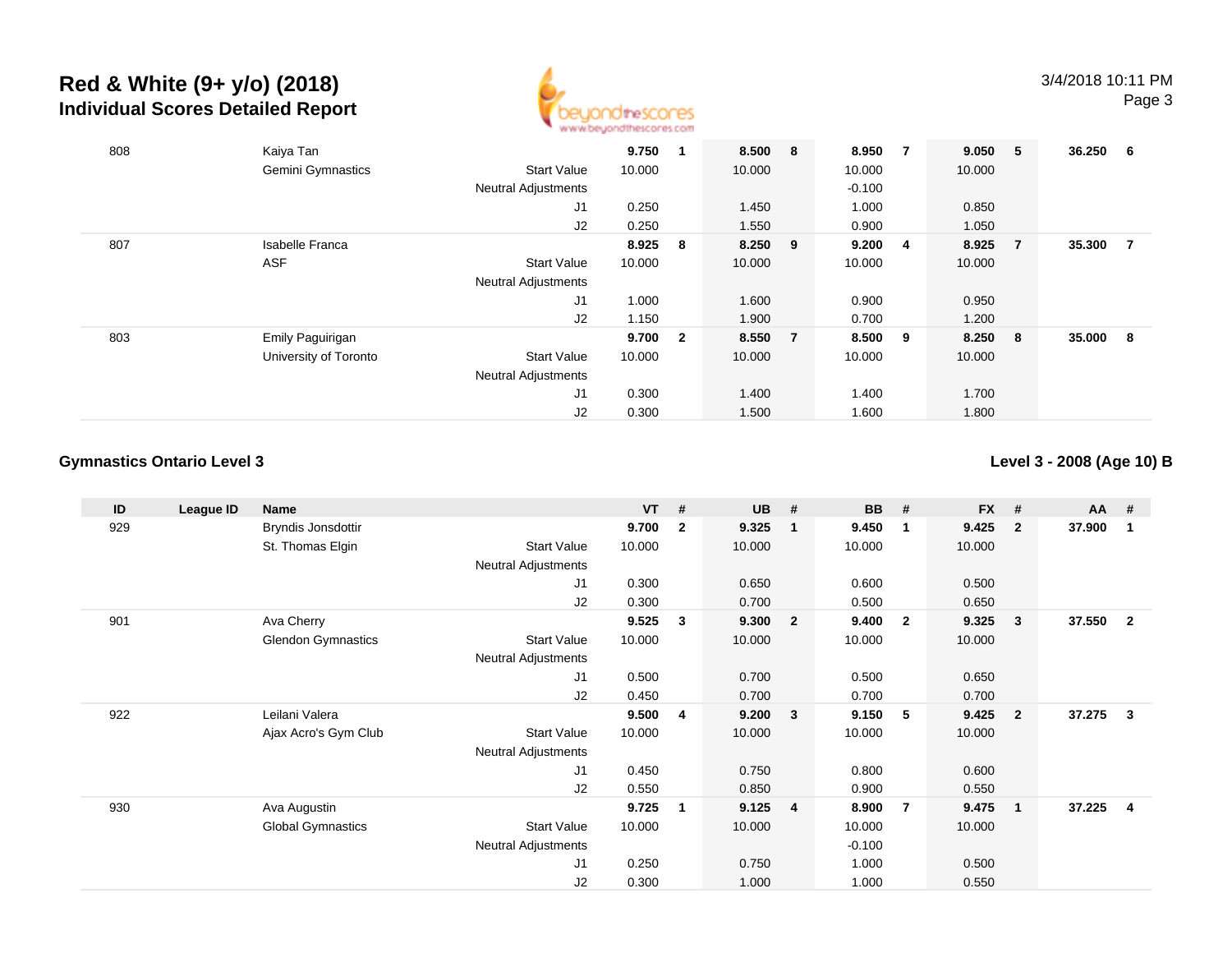

| 920 | Aislynn Mann                                    | 9.725  | $\mathbf{1}$   | 9.125  | $\overline{4}$ | 9.125    | - 6            | 9.200  | $\overline{\mathbf{4}}$ | 37.175 | - 5            |
|-----|-------------------------------------------------|--------|----------------|--------|----------------|----------|----------------|--------|-------------------------|--------|----------------|
|     | Ajax Acro's Gym Club<br><b>Start Value</b>      | 10.000 |                | 10.000 |                | 10.000   |                | 10.000 |                         |        |                |
|     | Neutral Adjustments                             |        |                |        |                | $-0.100$ |                |        |                         |        |                |
|     | J <sub>1</sub>                                  | 0.250  |                | 0.850  |                | 0.850    |                | 0.750  |                         |        |                |
|     | J2                                              | 0.300  |                | 0.900  |                | 0.700    |                | 0.850  |                         |        |                |
| 921 | Camila O'Hare                                   | 9.400  | 5              | 8.925  | 6              | 9.175    | $\overline{4}$ | 9.075  | 5                       | 36.575 | 6              |
|     | Ajax Acro's Gym Club<br><b>Start Value</b>      | 10.000 |                | 10.000 |                | 10.000   |                | 10.000 |                         |        |                |
|     | <b>Neutral Adjustments</b>                      |        |                |        |                |          |                |        |                         |        |                |
|     | J1                                              | 0.650  |                | 1.150  |                | 0.800    |                | 0.850  |                         |        |                |
|     | J2                                              | 0.550  |                | 1.000  |                | 0.850    |                | 1.000  |                         |        |                |
| 926 | Naomi Patrick                                   | 9.525  | $\mathbf{3}$   | 8.750  | $\overline{7}$ | 8.700    | 8              | 8.925  | $\overline{7}$          | 35.900 | $\overline{7}$ |
|     | <b>Start Value</b><br><b>Gymnastic Giants</b>   | 10.000 |                | 10.000 |                | 10.000   |                | 10.000 |                         |        |                |
|     | <b>Neutral Adjustments</b>                      |        |                |        |                |          |                |        |                         |        |                |
|     | J1                                              | 0.500  |                | 1.100  |                | 1.200    |                | 0.950  |                         |        |                |
|     | J2                                              | 0.450  |                | 1.400  |                | 1.400    |                | 1.200  |                         |        |                |
| 931 | Olivia Quigley                                  | 9.325  | 6              | 9.075  | 5              | 9.275    | $\mathbf{3}$   | 7.800  | 8                       | 35.475 | 8              |
|     | <b>Glendon Gymnastics</b><br><b>Start Value</b> | 10.000 |                | 10.000 |                | 10.000   |                | 10.000 |                         |        |                |
|     | <b>Neutral Adjustments</b>                      |        |                |        |                |          |                |        |                         |        |                |
|     | J1                                              | 0.700  |                | 0.850  |                | 0.800    |                | 2.100  |                         |        |                |
|     | J2                                              | 0.650  |                | 1.000  |                | 0.650    |                | 2.300  |                         |        |                |
| 912 | Amelia Churchill                                | 9.250  | $\overline{7}$ | 7.650  | 9              | 7.850    | 10             | 8.975  | 6                       | 33.725 | 9              |
|     | <b>Futures Gymnastics</b><br><b>Start Value</b> | 10.000 |                | 10.000 |                | 10.000   |                | 10.000 |                         |        |                |
|     | <b>Neutral Adjustments</b>                      |        |                |        |                | $-0.100$ |                |        |                         |        |                |
|     | J1                                              | 0.600  |                | 2.200  |                | 2.100    |                | 1.000  |                         |        |                |
|     | J2                                              | 0.900  |                | 2.500  |                | 2.000    |                | 1.050  |                         |        |                |
| 914 | Alexis Kennedy                                  | 9.075  | 8              | 7.950  | 8              | 8.550    | 9              | 6.950  | 9                       | 32.525 | 10             |
|     | <b>Global Gymnastics</b><br><b>Start Value</b>  | 10.000 |                | 10.000 |                | 10.000   |                | 10.000 |                         |        |                |
|     | <b>Neutral Adjustments</b>                      |        |                |        |                |          |                |        |                         |        |                |
|     | J1                                              | 1.000  |                | 2.100  |                | 1.400    |                | 3.100  |                         |        |                |
|     | J2                                              | 0.850  |                | 2.000  |                | 1.500    |                | 3.000  |                         |        |                |
|     |                                                 |        |                |        |                |          |                |        |                         |        |                |

### **Gymnastics Ontario Level 3**

**Level 3 - 2008 (Age 10) C**

| ID  | League ID | <b>Name</b>                |                            | VT     | # | <b>UB</b> | # | <b>BB</b> | <b>FX</b> | - #            | AA.    | - # |
|-----|-----------|----------------------------|----------------------------|--------|---|-----------|---|-----------|-----------|----------------|--------|-----|
| 918 |           | Isabella Mann              |                            | 9.425  |   | 9.450     |   | 9.425     | 9.250     | $\overline{2}$ | 37.550 |     |
|     |           | <b>Horizons Gymnastics</b> | <b>Start Value</b>         | 10.000 |   | 10.000    |   | 10.000    | 10.000    |                |        |     |
|     |           |                            | <b>Neutral Adjustments</b> |        |   |           |   |           |           |                |        |     |
|     |           |                            | J1                         | 0.500  |   | 0.650     |   | 0.600     | 0.800     |                |        |     |
|     |           |                            | J2                         | 0.650  |   | 0.450     |   | 0.550     | 0.700     |                |        |     |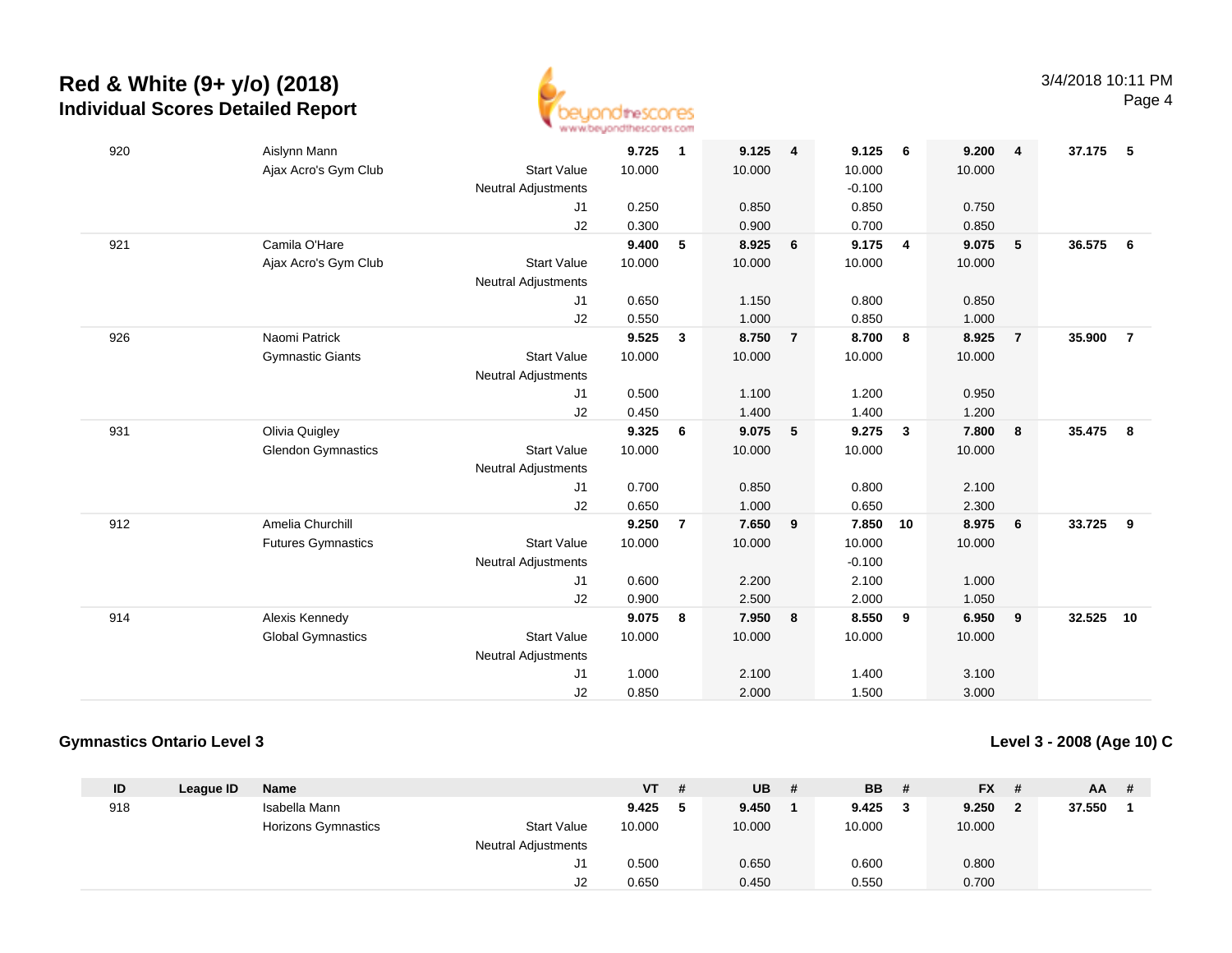

| 904 | Kaylee Trapp-Adolphus                                 | 9.800       | $\overline{\mathbf{1}}$ | 9.225  | $\overline{\mathbf{3}}$ | 9.400    | $\overline{4}$          | 9.025  | 4              | 37.450 | $\overline{\mathbf{2}}$ |
|-----|-------------------------------------------------------|-------------|-------------------------|--------|-------------------------|----------|-------------------------|--------|----------------|--------|-------------------------|
|     | Vaughan Gymnastics Club<br><b>Start Value</b>         | 10.000      |                         | 10.000 |                         | 10.000   |                         | 10.000 |                |        |                         |
|     | Neutral Adjustments                                   |             |                         |        |                         |          |                         |        |                |        |                         |
|     |                                                       | 0.200<br>J1 |                         | 0.650  |                         | 0.600    |                         | 1.000  |                |        |                         |
|     |                                                       | 0.200<br>J2 |                         | 0.900  |                         | 0.600    |                         | 0.950  |                |        |                         |
| 910 | Madelyn Ellis                                         | 9.600       | $\overline{\mathbf{3}}$ | 9.350  | $\overline{2}$          | 9.475    | $\overline{2}$          | 9.025  | $\overline{4}$ | 37,450 | $\overline{2}$          |
|     | <b>Futures Gymnastics Laird</b><br><b>Start Value</b> | 10.000      |                         | 10.000 |                         | 10.000   |                         | 10.000 |                |        |                         |
|     | <b>Neutral Adjustments</b>                            |             |                         |        |                         |          |                         |        |                |        |                         |
|     |                                                       | J1<br>0.350 |                         | 0.750  |                         | 0.500    |                         | 0.900  |                |        |                         |
|     |                                                       | J2<br>0.450 |                         | 0.550  |                         | 0.550    |                         | 1.050  |                |        |                         |
| 911 | Alexandria Baker                                      | 9.325       | 6                       | 9.225  | $\mathbf{3}$            | 9.550    | $\overline{1}$          | 9.000  | 5              | 37.100 | $\mathbf{3}$            |
|     | Start Value<br><b>Futures Gymnastics Laird</b>        | 10.000      |                         | 10.000 |                         | 10.000   |                         | 10.000 |                |        |                         |
|     | <b>Neutral Adjustments</b>                            |             |                         |        |                         |          |                         |        |                |        |                         |
|     |                                                       | 0.650<br>J1 |                         | 0.650  |                         | 0.500    |                         | 1.000  |                |        |                         |
|     |                                                       | J2<br>0.700 |                         | 0.900  |                         | 0.400    |                         | 1.000  |                |        |                         |
| 915 | Caterina Cesaria                                      | 9.600       | $\mathbf{3}$            | 9.125  | $\overline{4}$          | 9.125    | 5                       | 8.625  | $\overline{7}$ | 36.475 | $\overline{4}$          |
|     | <b>Global Gymnastics</b><br><b>Start Value</b>        | 10.000      |                         | 10.000 |                         | 10.000   |                         | 10.000 |                |        |                         |
|     | <b>Neutral Adjustments</b>                            |             |                         |        |                         |          |                         |        |                |        |                         |
|     |                                                       | 0.400<br>J1 |                         | 0.900  |                         | 0.800    |                         | 1.400  |                |        |                         |
|     |                                                       | J2<br>0.400 |                         | 0.850  |                         | 0.950    |                         | 1.350  |                |        |                         |
| 905 | Charlee Chilelli                                      | 9.300       | $\overline{7}$          | 8.975  | $-5$                    | 8.750    | $\overline{7}$          | 9.225  | $\mathbf{3}$   | 36.250 | $5\phantom{.0}$         |
|     | <b>Start Value</b><br>University of Toronto           | 10.000      |                         | 10.000 |                         | 10.000   |                         | 10.000 |                |        |                         |
|     | <b>Neutral Adjustments</b>                            |             |                         |        |                         |          |                         |        |                |        |                         |
|     |                                                       | 0.750<br>J1 |                         | 0.950  |                         | 1.100    |                         | 0.800  |                |        |                         |
|     |                                                       | J2<br>0.650 |                         | 1.100  |                         | 1.400    |                         | 0.750  |                |        |                         |
| 924 | Reese Canning                                         | 9.625       | $\overline{2}$          | 8.525  | $\overline{7}$          | 8.625    | $\overline{\mathbf{8}}$ | 9.275  | $\overline{1}$ | 36.050 | 6                       |
|     | Gemini Gymnastics<br><b>Start Value</b>               | 10.000      |                         | 10.000 |                         | 10.000   |                         | 10.000 |                |        |                         |
|     | <b>Neutral Adjustments</b>                            |             |                         |        |                         | $-0.100$ |                         |        |                |        |                         |
|     |                                                       | 0.350<br>J1 |                         | 1.450  |                         | 1.200    |                         | 0.700  |                |        |                         |
|     |                                                       | 0.400<br>J2 |                         | 1.500  |                         | 1.350    |                         | 0.750  |                |        |                         |
| 908 | Amelia Conroy                                         | 9.275       | 8                       | 8.775  | 6                       | 8.950    | 6                       | 8.250  | 9              | 35.250 | $\overline{7}$          |
|     | <b>Start Value</b><br>University of Toronto           | 10.000      |                         | 10.000 |                         | 10.000   |                         | 10.000 |                |        |                         |
|     | <b>Neutral Adjustments</b>                            |             |                         |        |                         |          |                         |        |                |        |                         |
|     |                                                       | 0.800<br>J1 |                         | 1.150  |                         | 1.000    |                         | 1.800  |                |        |                         |
|     |                                                       | 0.650<br>J2 |                         | 1.300  |                         | 1.100    |                         | 1.700  |                |        |                         |
| 927 | Banika Rai                                            | 9.175       | 9                       | 8.275  | 9                       | 8.500    | $\overline{\mathbf{9}}$ | 8.600  | 8              | 34.550 | 8                       |
|     | <b>Start Value</b><br><b>Gymnastic Giants</b>         | 10.000      |                         | 10.000 |                         | 10.000   |                         | 10.000 |                |        |                         |
|     | <b>Neutral Adjustments</b>                            |             |                         |        |                         |          |                         |        |                |        |                         |
|     |                                                       | 0.800<br>J1 |                         | 1.750  |                         | 1.600    |                         | 1.300  |                |        |                         |
|     |                                                       | J2<br>0.850 |                         | 1.700  |                         | 1.400    |                         | 1.500  |                |        |                         |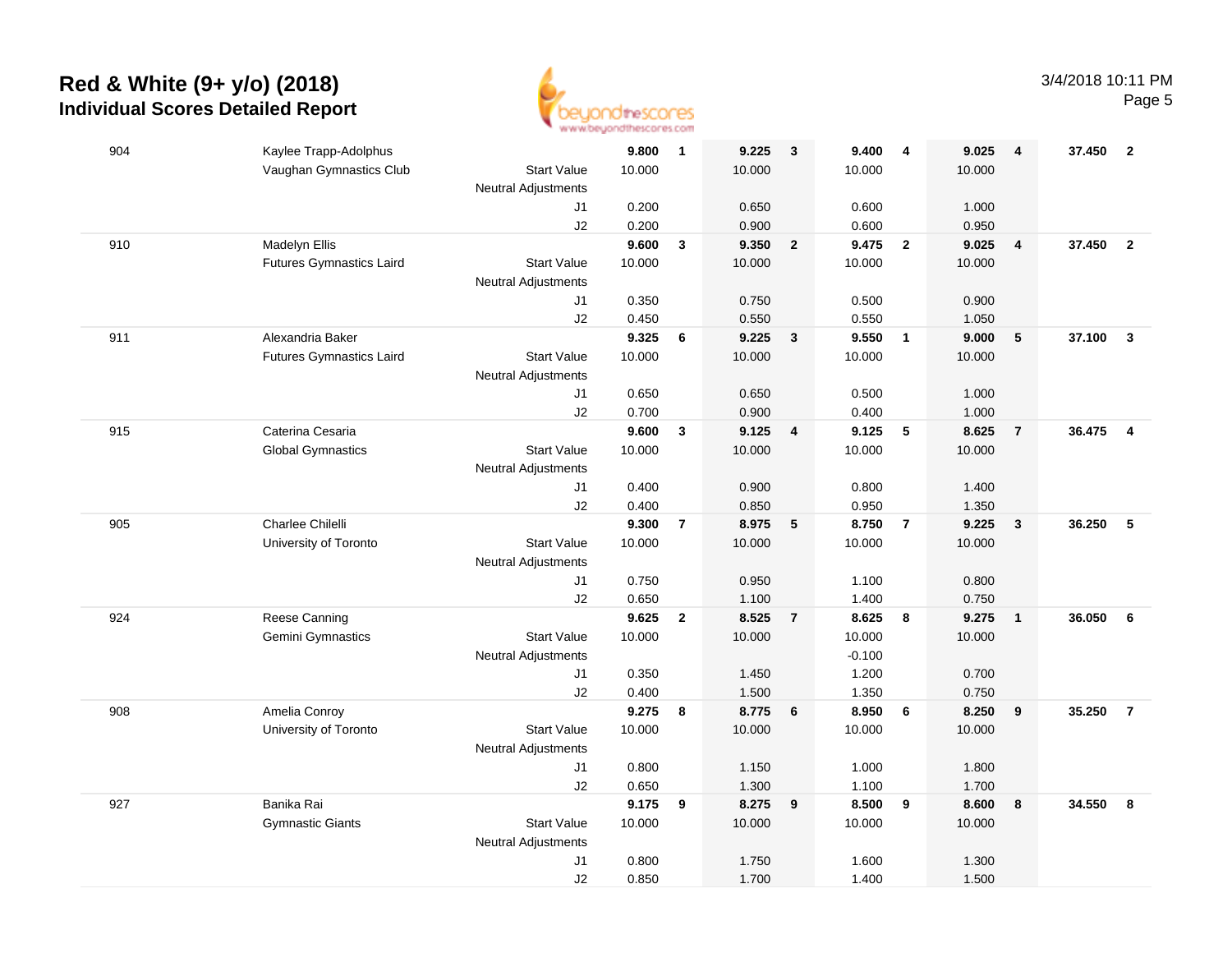

### 3/4/2018 10:11 PMPage 6

| 925 | Chariyah Smith          |                            | 9.550  | 8.325  | 6.925<br>10 | 8.850  | 33.650<br>$\mathbf{a}$ |
|-----|-------------------------|----------------------------|--------|--------|-------------|--------|------------------------|
|     | <b>Gymnastic Giants</b> | <b>Start Value</b>         | 10.000 | 10.000 | 10.000      | 10.000 |                        |
|     |                         | <b>Neutral Adjustments</b> |        |        |             |        |                        |
|     |                         | J1                         | 0.450  | 1.550  | 3.000       | 1.100  |                        |
|     |                         | J2                         | 0.450  | 1.800  | 3.150       | 1.200  |                        |

### **Gymnastics Ontario Level 3**

**Level 3 - 2008 (Age 10) D**

| ID  | <b>League ID</b> | <b>Name</b>               |                            | <b>VT</b>    | #                        | <b>UB</b> | #                        | BB     | #                        | <b>FX</b> | #                        | <b>AA</b> | #                        |
|-----|------------------|---------------------------|----------------------------|--------------|--------------------------|-----------|--------------------------|--------|--------------------------|-----------|--------------------------|-----------|--------------------------|
| 919 |                  | <b>Isobel Kerpel</b>      |                            | <b>X.XXX</b> | $\overline{\phantom{a}}$ | X.XXX     | $\overline{\phantom{a}}$ | X.XXX  | $\overline{\phantom{a}}$ | X.XXX     | $\overline{\phantom{a}}$ | 0.000     | $\overline{\phantom{a}}$ |
| 906 |                  | Calla Dundas              |                            | 9.425        | $\mathbf{1}$             | 9.000     | $\mathbf{3}$             | 9.175  | $\overline{1}$           | 9.175     | $\mathbf{3}$             | 36.775    | $\mathbf{1}$             |
|     |                  | University of Toronto     | <b>Start Value</b>         | 10.000       |                          | 10.000    |                          | 10.000 |                          | 10.000    |                          |           |                          |
|     |                  |                           | Neutral Adjustments        |              |                          |           |                          |        |                          |           |                          |           |                          |
|     |                  |                           | J1                         | 0.550        |                          | 0.900     |                          | 0.700  |                          | 0.750     |                          |           |                          |
|     |                  |                           | J2                         | 0.600        |                          | 1.100     |                          | 0.950  |                          | 0.900     |                          |           |                          |
| 902 |                  | Izabella Szakacs          |                            | 9.375        | $\mathbf{3}$             | 9.400     | $\overline{2}$           | 8.675  | $\mathbf{3}$             | 9.225     | $\overline{2}$           | 36.675    | $\overline{2}$           |
|     |                  | <b>Glendon Gymnastics</b> | <b>Start Value</b>         | 10.000       |                          | 10.000    |                          | 10.000 |                          | 10.000    |                          |           |                          |
|     |                  |                           | <b>Neutral Adjustments</b> |              |                          |           |                          |        |                          |           |                          |           |                          |
|     |                  |                           | J1                         | 0.700        |                          | 0.700     |                          | 1.200  |                          | 0.800     |                          |           |                          |
|     |                  |                           | J2                         | 0.550        |                          | 0.500     |                          | 1.450  |                          | 0.750     |                          |           |                          |
| 903 |                  | Sienna DiTomasso          |                            | 9.375        | $\mathbf{3}$             | 9.450     | $\overline{1}$           | 8.450  | 6                        | 9.350     | $\overline{1}$           | 36.625    | $\overline{\mathbf{3}}$  |
|     |                  | Vaughan Gymnastics Club   | <b>Start Value</b>         | 10.000       |                          | 10.000    |                          | 10.000 |                          | 10.000    |                          |           |                          |
|     |                  |                           | <b>Neutral Adjustments</b> |              |                          |           |                          |        |                          |           |                          |           |                          |
|     |                  |                           | J1                         | 0.700        |                          | 0.600     |                          | 1.500  |                          | 0.550     |                          |           |                          |
|     |                  |                           | J2                         | 0.550        |                          | 0.500     |                          | 1.600  |                          | 0.750     |                          |           |                          |
| 913 |                  | Alexia Cashmore           |                            | 9.400        | $\overline{2}$           | 8.925     | $\overline{4}$           | 9.075  | $\overline{2}$           | 8.825     | 6                        | 36.225    | $\overline{4}$           |
|     |                  | Niagara Acro Cats         | <b>Start Value</b>         | 10.000       |                          | 10.000    |                          | 10.000 |                          | 10.000    |                          |           |                          |
|     |                  |                           | Neutral Adjustments        |              |                          |           |                          |        |                          |           |                          |           |                          |
|     |                  |                           | J1                         | 0.600        |                          | 1.200     |                          | 1.000  |                          | 1.100     |                          |           |                          |
|     |                  |                           | J2                         | 0.600        |                          | 0.950     |                          | 0.850  |                          | 1.250     |                          |           |                          |
| 907 |                  | Reiko Smith               |                            | 9.350        | 4                        | 8.900     | 5                        | 8.325  | $\overline{7}$           | 8.950     | 5                        | 35.525    | 5                        |
|     |                  | University of Toronto     | <b>Start Value</b>         | 10.000       |                          | 10.000    |                          | 10.000 |                          | 10.000    |                          |           |                          |
|     |                  |                           | <b>Neutral Adjustments</b> |              |                          |           |                          |        |                          |           |                          |           |                          |
|     |                  |                           | J1                         | 0.500        |                          | 1.100     |                          | 1.500  |                          | 0.900     |                          |           |                          |
|     |                  |                           | J2                         | 0.800        |                          | 1.100     |                          | 1.850  |                          | 1.200     |                          |           |                          |
| 928 |                  | <b>Emony Lewis</b>        |                            | 9.175        | 6                        | 7.750     | 9                        | 9.075  | $\overline{\mathbf{2}}$  | 9.075     | $\overline{4}$           | 35.075    | 6                        |
|     |                  | <b>Gymnastic Giants</b>   | <b>Start Value</b>         | 10.000       |                          | 10.000    |                          | 10.000 |                          | 10.000    |                          |           |                          |
|     |                  |                           | <b>Neutral Adjustments</b> |              |                          |           |                          |        |                          |           |                          |           |                          |
|     |                  |                           | J <sub>1</sub>             | 0.900        |                          | 2.100     |                          | 0.800  |                          | 0.850     |                          |           |                          |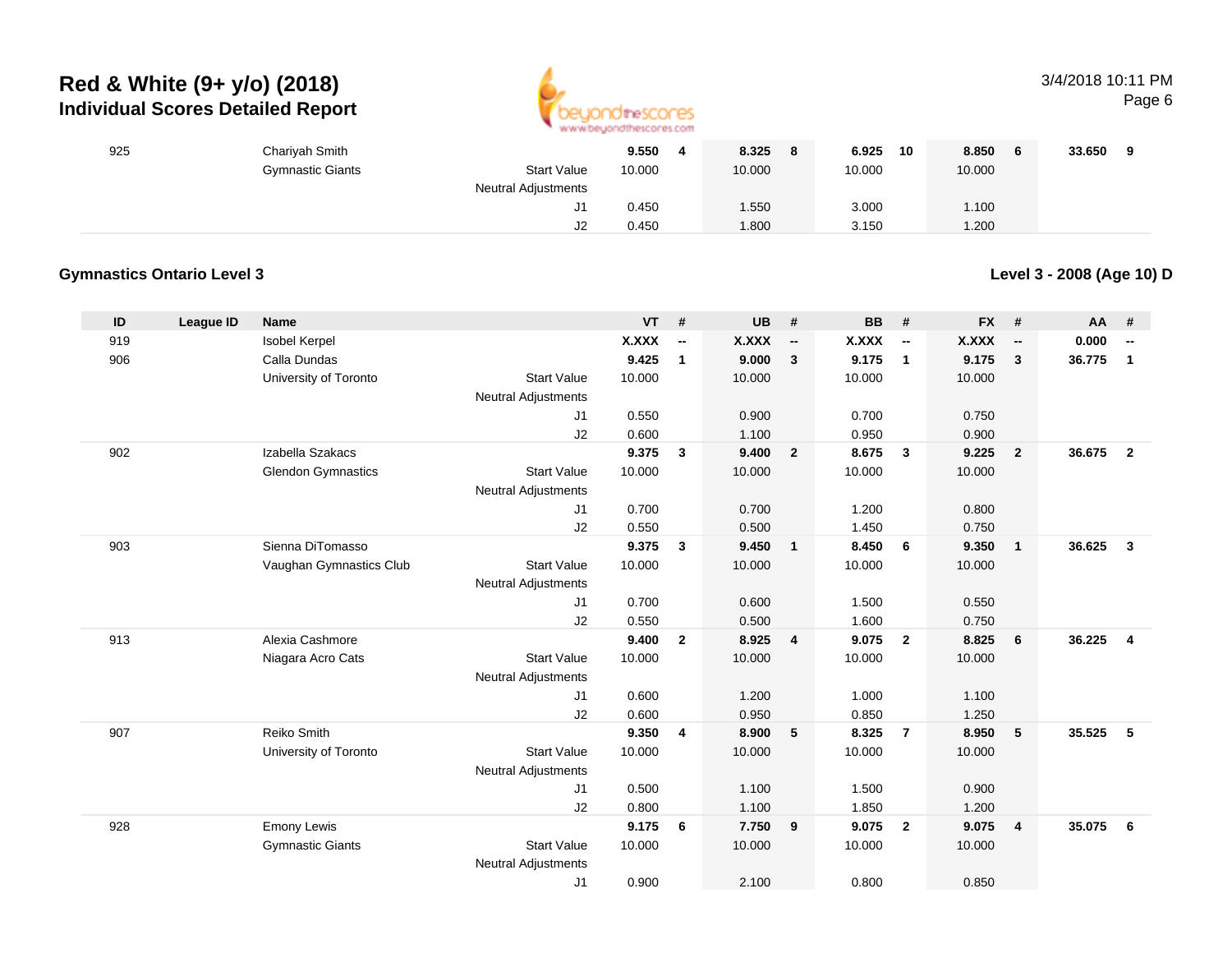

|     |                               | J2                         | 0.750  |    | 2.400   |                | 1.050    |   | 1.000   |     |        |                |
|-----|-------------------------------|----------------------------|--------|----|---------|----------------|----------|---|---------|-----|--------|----------------|
| 916 | Seyda Halil                   |                            | 8.875  | -7 | 8.700 6 |                | 8.650    | 4 | 8.775 7 |     | 35.000 | $\overline{7}$ |
|     | <b>World Class Gymnastics</b> | <b>Start Value</b>         | 10.000 |    | 10.000  |                | 10.000   |   | 10.000  |     |        |                |
|     |                               | <b>Neutral Adjustments</b> |        |    |         |                |          |   |         |     |        |                |
|     |                               | J <sub>1</sub>             | 1.000  |    | 1.300   |                | 1.300    |   | 1.150   |     |        |                |
|     |                               | J2                         | 1.250  |    | 1.300   |                | 1.400    |   | 1.300   |     |        |                |
| 917 | Amelie Castella               |                            | 9.375  | 3  | 8.500   | $\overline{7}$ | 8.550    | 5 | 8.400   | - 9 | 34.825 | - 8            |
|     | <b>Horizons Gymnastics</b>    | <b>Start Value</b>         | 10.000 |    | 10.000  |                | 10.000   |   | 10.000  |     |        |                |
|     |                               | <b>Neutral Adjustments</b> |        |    |         |                |          |   |         |     |        |                |
|     |                               | J <sub>1</sub>             | 0.650  |    | 1.500   |                | 1.350    |   | 1.500   |     |        |                |
|     |                               | J2                         | 0.600  |    | 1.500   |                | 1.550    |   | 1.700   |     |        |                |
| 923 | Alaia Handy                   |                            | 9.300  | 5  | 8.325 8 |                | 7.475 8  |   | 8.625   | 8   | 33.725 | - 9            |
|     | Ajax Acro's Gym Club          | <b>Start Value</b>         | 10.000 |    | 10.000  |                | 10.000   |   | 10.000  |     |        |                |
|     |                               | <b>Neutral Adjustments</b> |        |    |         |                | $-0.100$ |   |         |     |        |                |
|     |                               | J <sub>1</sub>             | 0.700  |    | 1.650   |                | 2.400    |   | 1.450   |     |        |                |
|     |                               | J2                         | 0.700  |    | 1.700   |                | 2.450    |   | 1.300   |     |        |                |

### **Gymnastics Ontario Level 3**

**Level 3 - 2009 (Age 9) A**

| ID   | League ID | <b>Name</b>                   |                            | <b>VT</b> | #              | <b>UB</b> | #                       | <b>BB</b> | #            | <b>FX</b> | #              | AA     | #                       |
|------|-----------|-------------------------------|----------------------------|-----------|----------------|-----------|-------------------------|-----------|--------------|-----------|----------------|--------|-------------------------|
| 1115 |           | Lindsay Chan                  |                            | 9.725     | 1              | 9.450     | $\overline{\mathbf{2}}$ | 9.200     | $\mathbf{2}$ | 9.475     | 1              | 37.850 | -1                      |
|      |           | ASF                           | <b>Start Value</b>         | 10.000    |                | 10.000    |                         | 10.000    |              | 10.000    |                |        |                         |
|      |           |                               | <b>Neutral Adjustments</b> |           |                |           |                         | $-0.100$  |              |           |                |        |                         |
|      |           |                               | J <sub>1</sub>             | 0.300     |                | 0.500     |                         | 0.700     |              | 0.500     |                |        |                         |
|      |           |                               | J <sub>2</sub>             | 0.250     |                | 0.600     |                         | 0.700     |              | 0.550     |                |        |                         |
| 1113 |           | Abby Branch                   |                            | 9.600     | $\mathbf{2}$   | 8.950     | $\mathbf{3}$            | 9.275     | -1           | 9.175     | 3              | 37.000 | $\mathbf{2}$            |
|      |           | World Class Gymnastics        | <b>Start Value</b>         | 10.000    |                | 10.000    |                         | 10.000    |              | 10.000    |                |        |                         |
|      |           |                               | Neutral Adjustments        |           |                |           |                         |           |              |           |                |        |                         |
|      |           |                               | J1                         | 0.350     |                | 0.900     |                         | 0.700     |              | 0.800     |                |        |                         |
|      |           |                               | J <sub>2</sub>             | 0.450     |                | 1.200     |                         | 0.750     |              | 0.850     |                |        |                         |
| 1110 |           | <b>Scarlett Belmore</b>       |                            | 9.300     | 6              | 8.850     | $\overline{4}$          | 9.125     | 3            | 9.275     | $\overline{2}$ | 36.550 | 3                       |
|      |           | <b>World Class Gymnastics</b> | <b>Start Value</b>         | 10.000    |                | 10.000    |                         | 10.000    |              | 10.000    |                |        |                         |
|      |           |                               | Neutral Adjustments        |           |                |           |                         |           |              |           |                |        |                         |
|      |           |                               | J <sub>1</sub>             | 0.600     |                | 1.100     |                         | 0.900     |              | 0.700     |                |        |                         |
|      |           |                               | J <sub>2</sub>             | 0.800     |                | 1.200     |                         | 0.850     |              | 0.750     |                |        |                         |
| 1121 |           | Quinn Nettleton               |                            | 9.600     | $\overline{2}$ | 9.525     | $\overline{\mathbf{1}}$ | 7.550     | 9            | 9.175     | 3              | 35.850 | $\overline{\mathbf{4}}$ |
|      |           | Gemini Gymnastics             | <b>Start Value</b>         | 10.000    |                | 10.000    |                         | 10.000    |              | 10.000    |                |        |                         |
|      |           |                               | <b>Neutral Adjustments</b> |           |                |           |                         | $-0.100$  |              |           |                |        |                         |
|      |           |                               | J <sub>1</sub>             | 0.350     |                | 0.550     |                         | 2.500     |              | 0.750     |                |        |                         |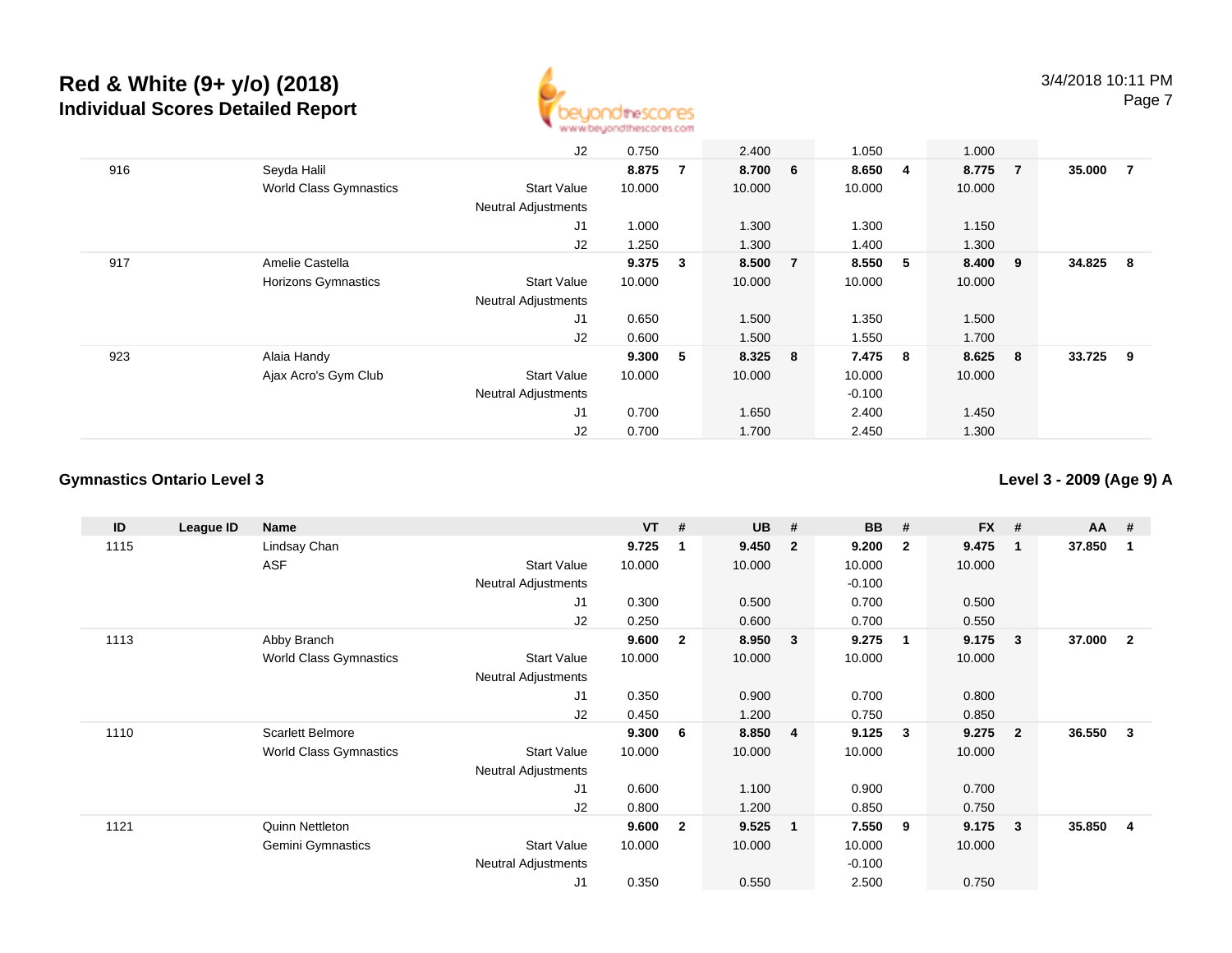

|      |                               | J2                         | 0.450  |                | 0.400  |                | 2.200    |                 | 0.900  |                         |        |                |
|------|-------------------------------|----------------------------|--------|----------------|--------|----------------|----------|-----------------|--------|-------------------------|--------|----------------|
| 1112 | Thy Nguyen                    |                            | 9.500  | 3              | 8.550  | 6              | 8.600    | $\overline{7}$  | 8.900  | 5                       | 35.550 | 5              |
|      | <b>World Class Gymnastics</b> | <b>Start Value</b>         | 10.000 |                | 10.000 |                | 10.000   |                 | 10.000 |                         |        |                |
|      |                               | <b>Neutral Adjustments</b> |        |                |        |                |          |                 |        |                         |        |                |
|      |                               | J1                         | 0.500  |                | 1.300  |                | 1.450    |                 | 1.000  |                         |        |                |
|      |                               | J2                         | 0.500  |                | 1.600  |                | 1.350    |                 | 1.200  |                         |        |                |
| 1122 | Paige Field                   |                            | 9.475  | 4              | 8.150  | 8              | 8.625    | 6               | 9.275  | $\overline{2}$          | 35.525 | 6              |
|      | Gemini Gymnastics             | <b>Start Value</b>         | 10.000 |                | 10.000 |                | 10.000   |                 | 10.000 |                         |        |                |
|      |                               | <b>Neutral Adjustments</b> |        |                |        |                | $-0.100$ |                 |        |                         |        |                |
|      |                               | J1                         | 0.500  |                | 1.900  |                | 1.200    |                 | 0.800  |                         |        |                |
|      |                               | J2                         | 0.550  |                | 1.800  |                | 1.350    |                 | 0.650  |                         |        |                |
| 1126 | Chloe Lau                     |                            | 9.075  | $\overline{7}$ | 8.950  | $\mathbf{3}$   | 8.700    | 5               | 8.700  | - 6                     | 35.425 | $\overline{7}$ |
|      | <b>Champions Gymnastics</b>   | <b>Start Value</b>         | 10.000 |                | 10.000 |                | 10.000   |                 | 10.000 |                         |        |                |
|      |                               | <b>Neutral Adjustments</b> |        |                |        |                |          |                 |        |                         |        |                |
|      |                               | J1                         | 1.000  |                | 1.200  |                | 1.200    |                 | 1.350  |                         |        |                |
|      |                               | J2                         | 0.850  |                | 0.900  |                | 1.400    |                 | 1.250  |                         |        |                |
| 1124 | Ally-Claire Ferrante          |                            | 9.025  | 8              | 8.150  | 8              | 8.825    | $\overline{4}$  | 9.000  | $\overline{\mathbf{4}}$ | 35,000 | 8              |
|      | <b>Gymnastic Giants</b>       | <b>Start Value</b>         | 10.000 |                | 10.000 |                | 10.000   |                 | 10.000 |                         |        |                |
|      |                               | <b>Neutral Adjustments</b> |        |                |        |                |          |                 |        |                         |        |                |
|      |                               | J1                         | 0.900  |                | 1.700  |                | 1.200    |                 | 0.950  |                         |        |                |
|      |                               | J2                         | 1.050  |                | 2.000  |                | 1.150    |                 | 1.050  |                         |        |                |
| 1114 | Shannelle Brown               |                            | 9.425  | 5              | 8.575  | 5              | 8.325    | 8               | 8.225  | $\overline{7}$          | 34.550 | 9              |
|      | World Class Gymnastics        | <b>Start Value</b>         | 10.000 |                | 10.000 |                | 10.000   |                 | 10.000 |                         |        |                |
|      |                               | <b>Neutral Adjustments</b> |        |                |        |                | $-0.100$ |                 |        |                         |        |                |
|      |                               | J1                         | 0.500  |                | 1.450  |                | 1.600    |                 | 1.800  |                         |        |                |
|      |                               | J2                         | 0.650  |                | 1.400  |                | 1.550    |                 | 1.750  |                         |        |                |
| 1130 | Zoey-Ann Csizmazia            |                            | 8.700  | 9              | 8.475  | $\overline{7}$ | 8.700    | $5\overline{5}$ | 7.775  | $\overline{\mathbf{8}}$ | 33.650 | 10             |
|      | <b>World Class Gymnastics</b> | <b>Start Value</b>         | 10.000 |                | 10.000 |                | 10.000   |                 | 10.000 |                         |        |                |
|      |                               | Neutral Adjustments        |        |                |        |                | $-0.100$ |                 |        |                         |        |                |
|      |                               | J <sub>1</sub>             | 1.400  |                | 1.400  |                | 1.200    |                 | 2.300  |                         |        |                |
|      |                               | J2                         | 1.200  |                | 1.650  |                | 1.200    |                 | 2.150  |                         |        |                |
|      |                               |                            |        |                |        |                |          |                 |        |                         |        |                |

### **Gymnastics Ontario Level 3**

**Level 3 - 2009 (Age 9) B**

| ID   | League ID | <b>Name</b>                 |                            | ۷T     | <b>UB</b> | <b>BB</b> |         | <b>FX</b> | <b>AA</b> | # |
|------|-----------|-----------------------------|----------------------------|--------|-----------|-----------|---------|-----------|-----------|---|
| 1103 |           | <b>Hayley Evans</b>         |                            | 9.600  | 9.575     | 9.350     | $\cdot$ | 9.250     | 37.775    |   |
|      |           | <b>Champions Gymnastics</b> | <b>Start Value</b>         | 10.000 | 10.000    | 10.000    |         | 10.000    |           |   |
|      |           |                             | <b>Neutral Adjustments</b> |        |           |           |         |           |           |   |
|      |           |                             |                            | 0.400  | 0.500     | 0.650     |         | 0.650     |           |   |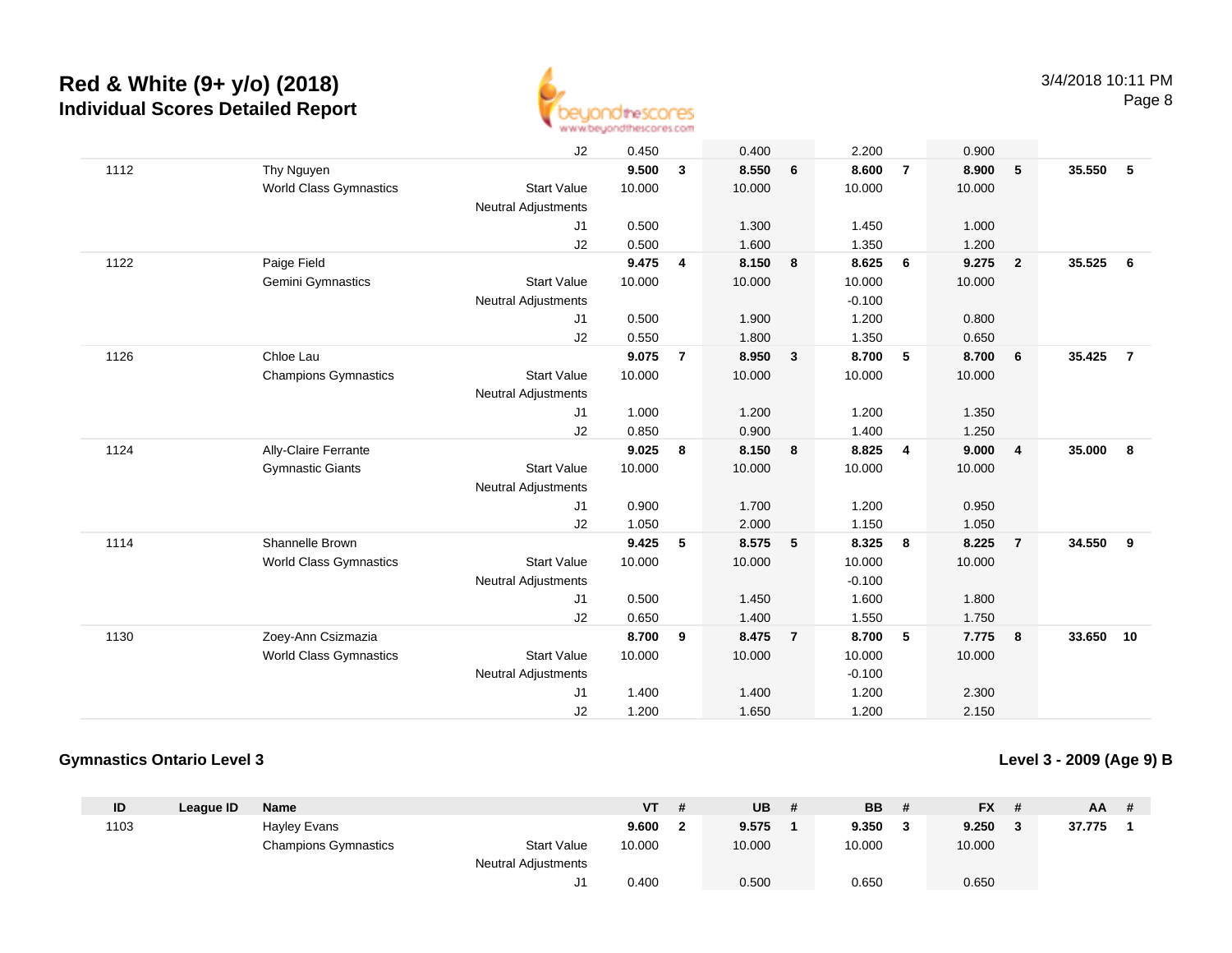

|      |                               | J2                         | 0.400  |              | 0.350  |                         | 0.650    |                         | 0.850  |                |          |                         |
|------|-------------------------------|----------------------------|--------|--------------|--------|-------------------------|----------|-------------------------|--------|----------------|----------|-------------------------|
| 1108 | Kennedy Brock                 |                            | 9.400  | 6            | 9.350  | $\overline{3}$          | 9.575    | $\overline{1}$          | 9.125  | $\overline{4}$ | 37.450 2 |                         |
|      | Niagara Acro Cats             | <b>Start Value</b>         | 10.000 |              | 10.000 |                         | 10.000   |                         | 10.000 |                |          |                         |
|      |                               | <b>Neutral Adjustments</b> |        |              |        |                         |          |                         |        |                |          |                         |
|      |                               | J1                         | 0.600  |              | 0.650  |                         | 0.500    |                         | 0.900  |                |          |                         |
|      |                               | J2                         | 0.600  |              | 0.650  |                         | 0.350    |                         | 0.850  |                |          |                         |
| 1129 | Andie Kershaw                 |                            | 9.550  | $\mathbf{3}$ | 9.225  | $\overline{\mathbf{4}}$ | 9.300    | $\overline{4}$          | 9.350  | $\overline{1}$ | 37.425   | $\overline{\mathbf{3}}$ |
|      | <b>World Class Gymnastics</b> | <b>Start Value</b>         | 10.000 |              | 10.000 |                         | 10.000   |                         | 10.000 |                |          |                         |
|      |                               | <b>Neutral Adjustments</b> |        |              |        |                         | $-0.100$ |                         |        |                |          |                         |
|      |                               | J1                         | 0.400  |              | 0.650  |                         | 0.500    |                         | 0.550  |                |          |                         |
|      |                               | J2                         | 0.500  |              | 0.900  |                         | 0.700    |                         | 0.750  |                |          |                         |
| 1101 | Zoe Weber                     |                            | 9.025  | 10           | 9.475  | $\overline{\mathbf{2}}$ | 9.425    | $\overline{\mathbf{2}}$ | 9.300  | $\overline{2}$ | 37.225   | $\overline{4}$          |
|      | <b>Glendon Gymnastics</b>     | <b>Start Value</b>         | 10.000 |              | 10.000 |                         | 10.000   |                         | 10.000 |                |          |                         |
|      |                               | Neutral Adjustments        |        |              |        |                         |          |                         |        |                |          |                         |
|      |                               | J1                         | 1.000  |              | 0.550  |                         | 0.600    |                         | 0.600  |                |          |                         |
|      |                               | J2                         | 0.950  |              | 0.500  |                         | 0.550    |                         | 0.800  |                |          |                         |
| 1120 | Jenna Kirton                  |                            | 9.700  | $\mathbf{1}$ | 9.125  | 5                       | 8.700    | 8                       | 9.300  | $\overline{2}$ | 36.825   | 5                       |
|      | Gemini Gymnastics             | <b>Start Value</b>         | 10.000 |              | 10.000 |                         | 10.000   |                         | 10.000 |                |          |                         |
|      |                               | Neutral Adjustments        |        |              |        |                         | $-0.100$ |                         |        |                |          |                         |
|      |                               | J1                         | 0.300  |              | 0.850  |                         | 1.300    |                         | 0.700  |                |          |                         |
|      |                               | J2                         | 0.300  |              | 0.900  |                         | 1.100    |                         | 0.700  |                |          |                         |
| 1128 | Arwen Talma                   |                            | 9.500  | 5            | 9.050  | 6                       | 8.850    | 6                       | 8.925  | $\overline{7}$ | 36.325   | 6                       |
|      | Flip 'n' Wicked Gymnastics    | <b>Start Value</b>         | 10.000 |              | 10.000 |                         | 10.000   |                         | 10.000 |                |          |                         |
|      |                               | <b>Neutral Adjustments</b> |        |              |        |                         |          |                         |        |                |          |                         |
|      |                               | J1                         | 0.550  |              | 1.000  |                         | 1.100    |                         | 1.100  |                |          |                         |
|      |                               | J2                         | 0.450  |              | 0.900  |                         | 1.200    |                         | 1.050  |                |          |                         |
| 1111 | <b>Avery Halliwell</b>        |                            | 9.250  | 9            | 8.950  | $\overline{7}$          | 8.950    | 5                       | 9.100  | 5              | 36.250   | $\overline{7}$          |
|      | <b>World Class Gymnastics</b> | <b>Start Value</b>         | 10.000 |              | 10.000 |                         | 10.000   |                         | 10.000 |                |          |                         |
|      |                               | <b>Neutral Adjustments</b> |        |              |        |                         | $-0.100$ |                         |        |                |          |                         |
|      |                               | J1                         | 0.650  |              | 0.950  |                         | 0.800    |                         | 0.800  |                |          |                         |
|      |                               | J2                         | 0.850  |              | 1.150  |                         | 1.100    |                         | 1.000  |                |          |                         |
| 1119 | Ella Vasani                   |                            | 9.525  | 4            | 8.600  | 9                       | 8.650    | 9                       | 9.050  | 6              | 35.825   | 8                       |
|      | Ajax Acro's Gym Club          | <b>Start Value</b>         | 10.000 |              | 10.000 |                         | 10.000   |                         | 10.000 |                |          |                         |
|      |                               | <b>Neutral Adjustments</b> |        |              |        |                         |          |                         |        |                |          |                         |
|      |                               | J1                         | 0.500  |              | 1.250  |                         | 1.200    |                         | 0.850  |                |          |                         |
|      |                               | J2                         | 0.450  |              | 1.550  |                         | 1.500    |                         | 1.050  |                |          |                         |
| 1116 | Abby Hew-Sang                 |                            | 9.275  | 8            | 8.850  | 8                       | 8.825    | $\overline{7}$          | 8.425  | 9              | 35.375   | 9                       |
|      | <b>ASF</b>                    | <b>Start Value</b>         | 10.000 |              | 10.000 |                         | 10.000   |                         | 10.000 |                |          |                         |
|      |                               | <b>Neutral Adjustments</b> |        |              |        |                         |          |                         |        |                |          |                         |
|      |                               | J1                         | 0.800  |              | 1.200  |                         | 1.200    |                         | 1.500  |                |          |                         |
|      |                               |                            |        |              |        |                         |          |                         |        |                |          |                         |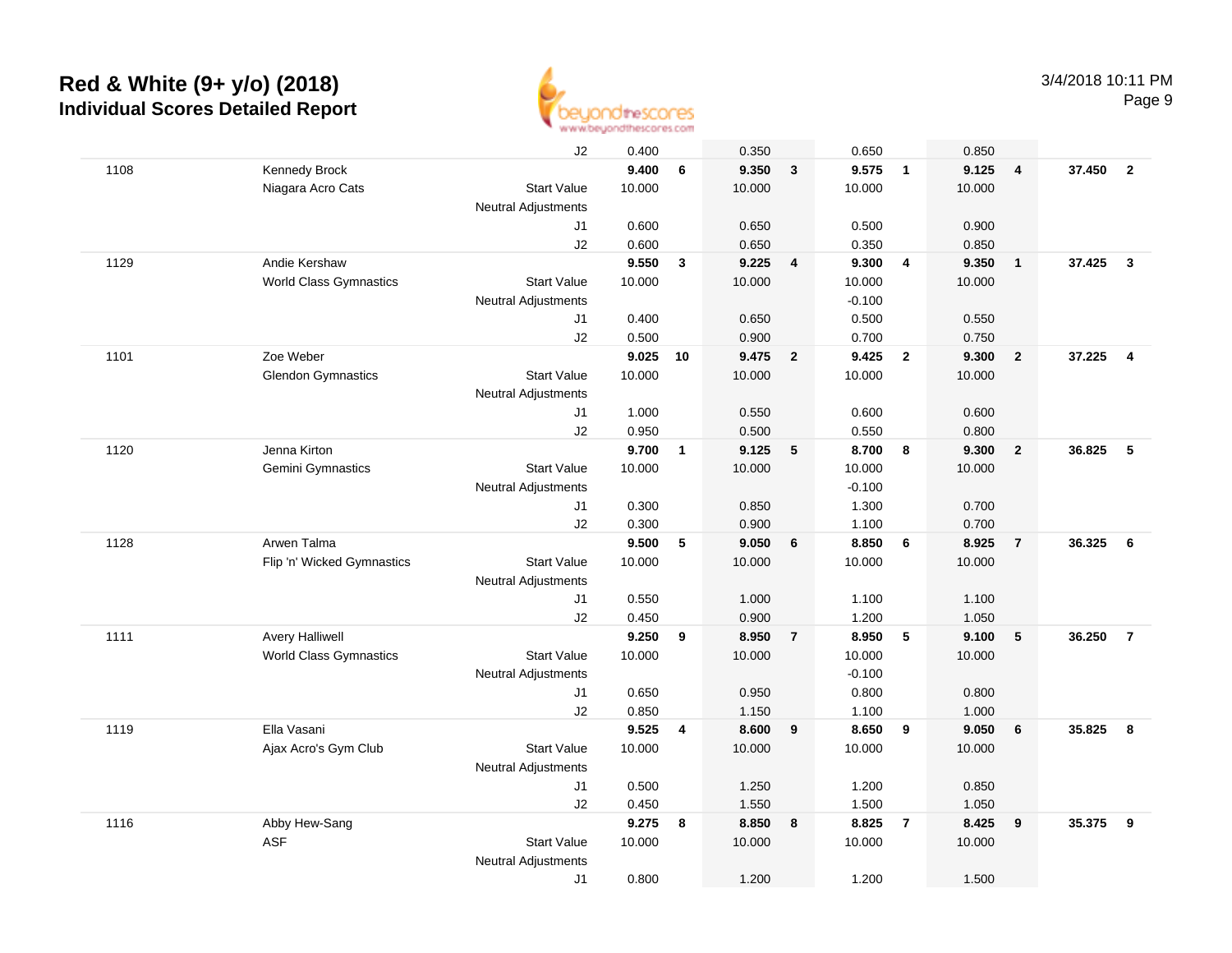

### 3/4/2018 10:11 PMPage 10

|      |                          | J2                         | 0.650  | 1.100       | .150         | 1.650        |              |
|------|--------------------------|----------------------------|--------|-------------|--------------|--------------|--------------|
| 1109 | Athena DeVries           |                            | 9.300  | 8.475<br>10 | 8.475<br>-10 | 8.850<br>- 8 | 35.100<br>10 |
|      | <b>Global Gymnastics</b> | <b>Start Value</b>         | 10.000 | 10.000      | 10.000       | 10.000       |              |
|      |                          | <b>Neutral Adjustments</b> |        |             |              |              |              |
|      |                          | J1                         | 0.700  | 1.500       | .600         | 1.100        |              |
|      |                          | J2                         | 0.700  | 1.550       | 1.450        | 1.200        |              |

### **Gymnastics Ontario Level 3**

**Level 3 - 2009 (Age 9) C**

| ID   | League ID | <b>Name</b>                 |                            | $VT$ #         |                | <b>UB</b>      | #              | <b>BB</b>      | #                       | <b>FX</b>      | #                       | AA     | #                       |
|------|-----------|-----------------------------|----------------------------|----------------|----------------|----------------|----------------|----------------|-------------------------|----------------|-------------------------|--------|-------------------------|
| 1125 |           | <b>Breah Payne</b>          |                            | 9.425          | 6              | 9.675          | $\overline{1}$ | 9.475          | $\mathbf{1}$            | 9.575          | $\overline{\mathbf{1}}$ | 38.150 | $\mathbf{1}$            |
|      |           | St. Thomas Elgin            | <b>Start Value</b>         | 10.000         |                | 10.000         |                | 10.000         |                         | 10.000         |                         |        |                         |
|      |           |                             | <b>Neutral Adjustments</b> |                |                |                |                |                |                         |                |                         |        |                         |
|      |           |                             | J1                         | 0.650          |                | 0.250          |                | 0.600          |                         | 0.400          |                         |        |                         |
|      |           |                             | J2                         | 0.500          |                | 0.400          |                | 0.450          |                         | 0.450          |                         |        |                         |
| 1102 |           | Ainsley Nguyenho            |                            | 9.825          | $\mathbf{1}$   | 9.450          | 3              | 9.125          | 6                       | 9.550          | $\overline{\mathbf{2}}$ | 37.950 | $\overline{2}$          |
|      |           | <b>Champions Gymnastics</b> | <b>Start Value</b>         | 10.000         |                | 10.000         |                | 10.000         |                         | 10.000         |                         |        |                         |
|      |           |                             | <b>Neutral Adjustments</b> |                |                |                |                |                |                         |                |                         |        |                         |
|      |           |                             | J1<br>J2                   | 0.200<br>0.150 |                | 0.600<br>0.500 |                | 1.000<br>0.750 |                         | 0.400          |                         |        |                         |
| 1117 |           | Rain He                     |                            | 9.600          | 3              | 9.350          | $\overline{4}$ | 9.300          | $\overline{4}$          | 0.500<br>9.275 | $\mathbf{3}$            | 37.525 | $\overline{\mathbf{3}}$ |
|      |           | <b>ASF</b>                  | <b>Start Value</b>         | 10.000         |                | 10.000         |                | 10.000         |                         | 10.000         |                         |        |                         |
|      |           |                             | <b>Neutral Adjustments</b> |                |                |                |                |                |                         |                |                         |        |                         |
|      |           |                             | J1                         | 0.350          |                | 0.600          |                | 0.700          |                         | 0.650          |                         |        |                         |
|      |           |                             | J2                         | 0.450          |                | 0.700          |                | 0.700          |                         | 0.800          |                         |        |                         |
| 1104 |           | Allyssa Metcalf             |                            | 9.575          | 4              | 8.950          | $\overline{7}$ | 9.450          | $\overline{\mathbf{2}}$ | 9.150          | $\overline{4}$          | 37.125 | $\overline{4}$          |
|      |           | <b>Champions Gymnastics</b> | <b>Start Value</b>         | 10.000         |                | 10.000         |                | 10.000         |                         | 10.000         |                         |        |                         |
|      |           |                             | <b>Neutral Adjustments</b> |                |                |                |                |                |                         |                |                         |        |                         |
|      |           |                             | J1                         | 0.350          |                | 0.900          |                | 0.600          |                         | 0.750          |                         |        |                         |
|      |           |                             | J2                         | 0.500          |                | 1.200          |                | 0.500          |                         | 0.950          |                         |        |                         |
| 1127 |           | Naomi Hirstwood             |                            | 9.175          | 8              | 9.250          | 6              | 9.400          | $\mathbf{3}$            | 8.975          | 6                       | 36.800 | 5                       |
|      |           | Flip 'n' Wicked Gymnastics  | <b>Start Value</b>         | 10.000         |                | 10.000         |                | 10.000         |                         | 10.000         |                         |        |                         |
|      |           |                             | <b>Neutral Adjustments</b> |                |                |                |                |                |                         |                |                         |        |                         |
|      |           |                             | J1                         | 0.950          |                | 0.750          |                | 0.600          |                         | 1.000          |                         |        |                         |
|      |           |                             | J2                         | 0.700          |                | 0.750          |                | 0.600          |                         | 1.050          |                         |        |                         |
| 1105 |           | Olivia Hengg                |                            | 9.650          | $\overline{2}$ | 9.525          | $\overline{2}$ | 8.725          | 8                       | 8.800          | $\overline{7}$          | 36.700 | 6                       |
|      |           | <b>Champions Gymnastics</b> | <b>Start Value</b>         | 10.000         |                | 10.000         |                | 10.000         |                         | 10.000         |                         |        |                         |
|      |           |                             | <b>Neutral Adjustments</b> |                |                |                |                |                |                         |                |                         |        |                         |
|      |           |                             | J <sub>1</sub>             | 0.350          |                | 0.450          |                | 1.300          |                         | 1.100          |                         |        |                         |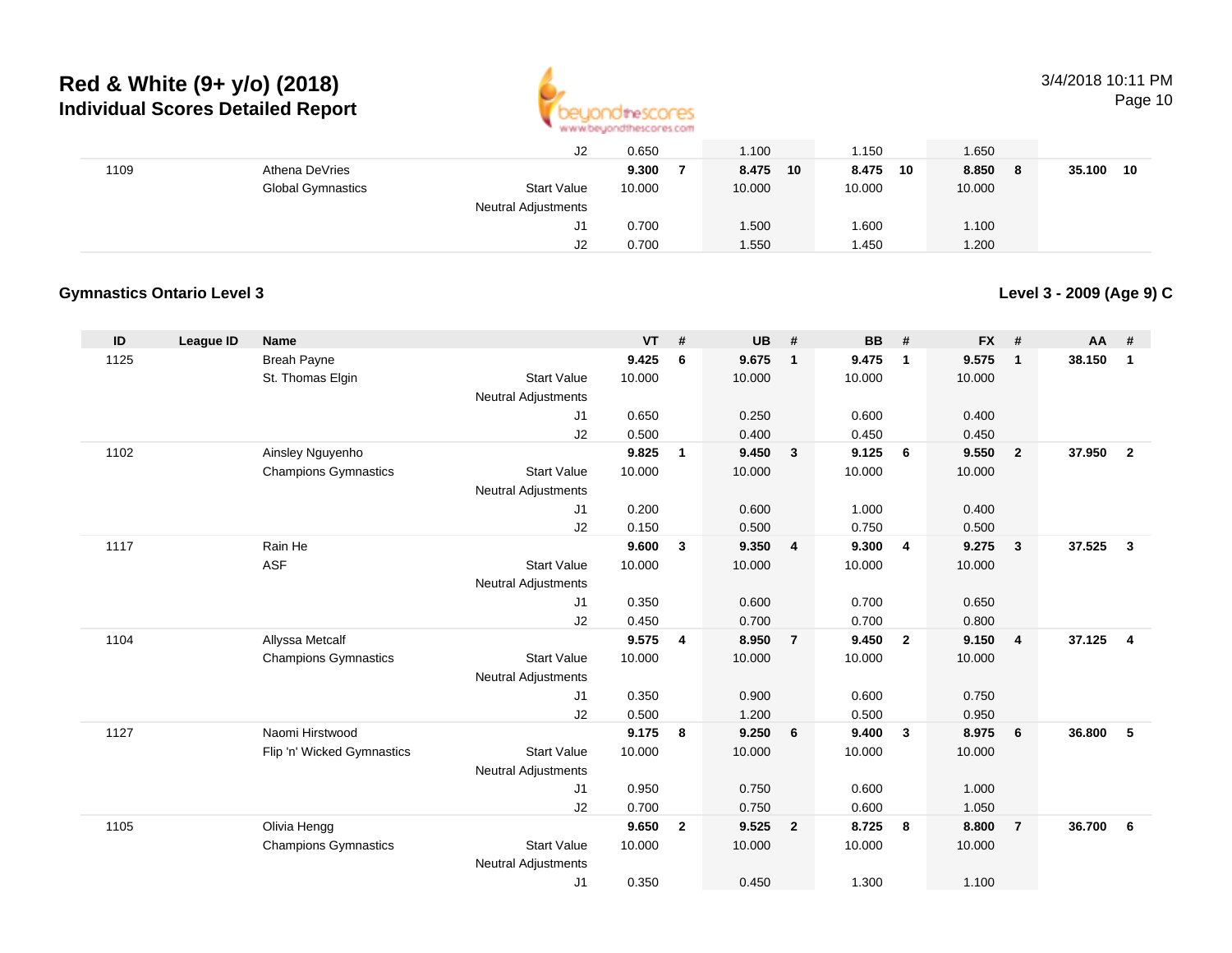

J2 0.350 0.500 1.250 1.300 1123 Addison Tapper **9.525 <sup>5</sup> 8.950 <sup>7</sup> 8.475 <sup>9</sup> 9.275 <sup>3</sup> 36.225 <sup>7</sup>** Gemini Gymnastics Start Valuee 10.000 10.000 10.000 10.000 Neutral Adjustments $\sim$  -0.100 1.500 J1 0.500 0.950 1.500 0.650 J22 0.450 1.150 1.350 0.800 1107 April Crichton **9.050 <sup>9</sup> 9.300 <sup>5</sup> 9.175 <sup>5</sup> 8.675 <sup>8</sup> 36.200 <sup>8</sup>** Niagara Acro Cats Start Valuee 10.000 10.000 10.000 10.000 Neutral Adjustments $\sim$  -0.100 0.700 J1 0.850 0.600 0.700 1.250 J2 1.050 0.800 0.750 1.400 1118 Eva Mosgopoulos **9.300 <sup>7</sup> 8.475 <sup>8</sup> 8.925 <sup>7</sup> 9.050 <sup>5</sup> 35.750 <sup>9</sup>** Ajax Acro's Gym Club Start Value 10.000 10.000 10.000 10.000 Neutral Adjustments J1 0.650 1.400 1.200 0.900 J20.750 1.650 0.950 1.000

### **Gymnastics Ontario Level 3**

**Level 3 - 2007 (Age 11) A**

| ID   | League ID | Name                            |                            | $VT$ # |                | <b>UB</b> | #              | <b>BB</b> | #            | $FX$ # |              | <b>AA</b> | #              |
|------|-----------|---------------------------------|----------------------------|--------|----------------|-----------|----------------|-----------|--------------|--------|--------------|-----------|----------------|
| 1525 |           | Chloe Loveys                    |                            | 9.650  | -1             | 9.675     | $\mathbf{1}$   | 9.700     | 1            | 9.675  | -1           | 38.700    |                |
|      |           | <b>Champions Gymnastics</b>     | <b>Start Value</b>         | 10.000 |                | 10.000    |                | 10.000    |              | 10.000 |              |           |                |
|      |           |                                 | <b>Neutral Adjustments</b> |        |                |           |                |           |              |        |              |           |                |
|      |           |                                 | J1                         | 0.350  |                | 0.300     |                | 0.300     |              | 0.250  |              |           |                |
|      |           |                                 | J2                         | 0.350  |                | 0.350     |                | 0.300     |              | 0.400  |              |           |                |
| 1516 |           | <b>Brooke Thomas</b>            |                            | 9.050  | $\overline{7}$ | 9.325     | $\overline{2}$ | 9.500     | $\mathbf{2}$ | 9.600  | $\mathbf{2}$ | 37.475    | $\overline{2}$ |
|      |           | Ajax Acro's Gym Club            | <b>Start Value</b>         | 10.000 |                | 10.000    |                | 10.000    |              | 10.000 |              |           |                |
|      |           |                                 | <b>Neutral Adjustments</b> |        |                |           |                |           |              |        |              |           |                |
|      |           |                                 | J1                         | 0.900  |                | 0.600     |                | 0.500     |              | 0.450  |              |           |                |
|      |           |                                 | J2                         | 1.000  |                | 0.750     |                | 0.500     |              | 0.350  |              |           |                |
| 1509 |           | Alexa Bosso                     |                            | 9.100  | - 6            | 9.150     | -5             | 9.475     | 3            | 9.575  | $\mathbf{3}$ | 37.300    | 3              |
|      |           | <b>Futures Gymnastics Laird</b> | <b>Start Value</b>         | 10.000 |                | 10.000    |                | 10.000    |              | 10.000 |              |           |                |
|      |           |                                 | <b>Neutral Adjustments</b> |        |                |           |                |           |              |        |              |           |                |
|      |           |                                 | J <sub>1</sub>             | 0.900  |                | 0.900     |                | 0.500     |              | 0.400  |              |           |                |
|      |           |                                 | J2                         | 0.900  |                | 0.800     |                | 0.550     |              | 0.450  |              |           |                |
| 1517 |           | Alexandra Merminod              |                            | 9.125  | -5             | 9.275     | -3             | 9.400     | 6            | 9.350  | 6            | 37.150 4  |                |
|      |           | Gemini Gymnastics               | <b>Start Value</b>         | 10.000 |                | 10.000    |                | 10.000    |              | 10.000 |              |           |                |
|      |           |                                 | <b>Neutral Adjustments</b> |        |                |           |                | $-0.100$  |              |        |              |           |                |
|      |           |                                 | J <sub>1</sub>             | 0.850  |                | 0.700     |                | 0.400     |              | 0.700  |              |           |                |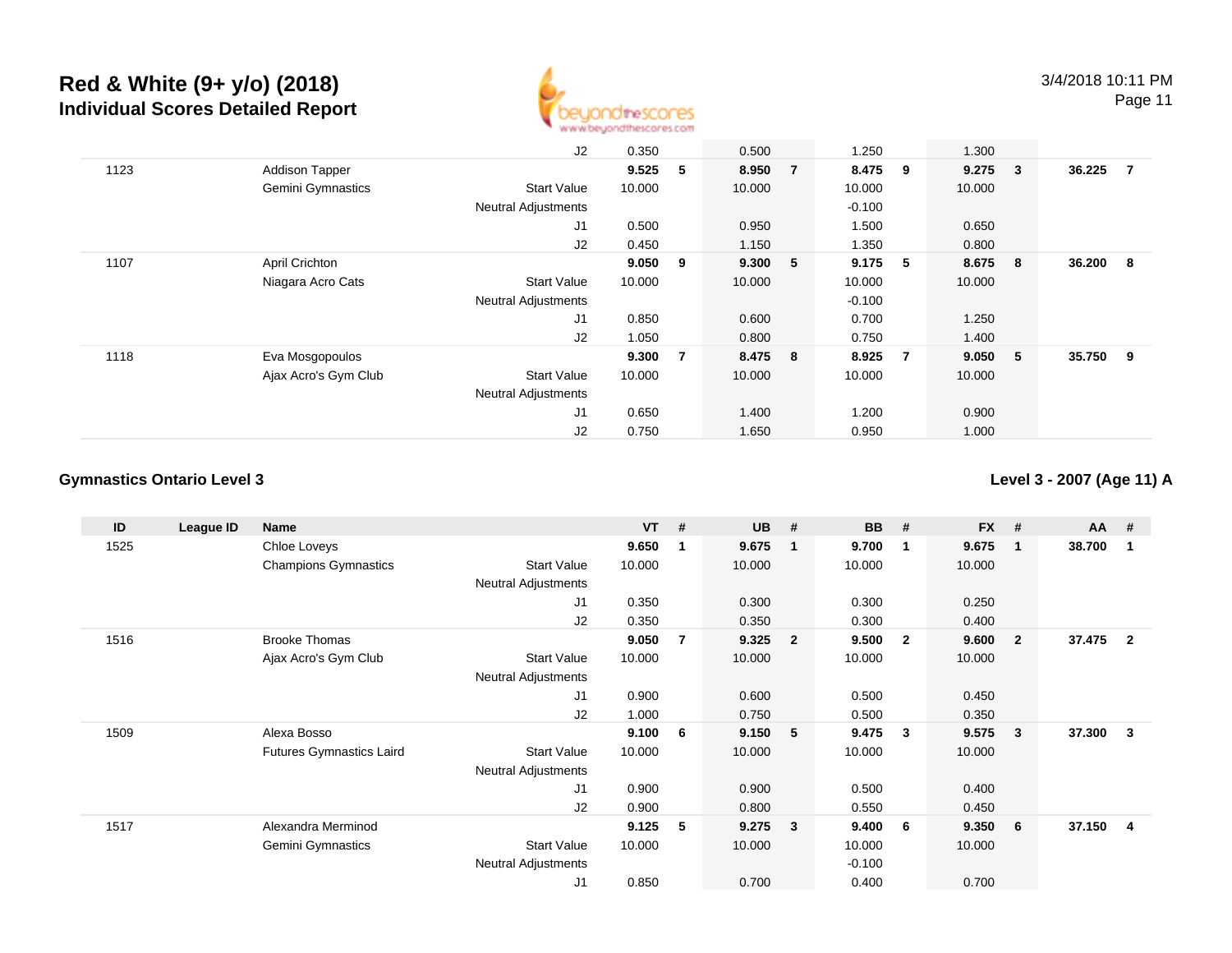

|      |                       | J2                         | 0.900  |                | 0.750  |                | 0.600    |                         | 0.600  |                |        |                |
|------|-----------------------|----------------------------|--------|----------------|--------|----------------|----------|-------------------------|--------|----------------|--------|----------------|
| 1502 | Rachel Donaldson      |                            | 9.300  | $\overline{2}$ | 9.150  | 5              | 9.425    | 5                       | 9.200  | - 8            | 37.075 | - 5            |
|      | University of Toronto | <b>Start Value</b>         | 10.000 |                | 10.000 |                | 10.000   |                         | 10.000 |                |        |                |
|      |                       | Neutral Adjustments        |        |                |        |                |          |                         |        |                |        |                |
|      |                       | J1                         | 0.650  |                | 0.800  |                | 0.500    |                         | 0.700  |                |        |                |
|      |                       | J2                         | 0.750  |                | 0.900  |                | 0.650    |                         | 0.900  |                |        |                |
| 1512 | Selena Anger          |                            | 9.125  | 5              | 9.250  | 4              | 9.125    | - 8                     | 9.450  | $-5$           | 36.950 | - 6            |
|      | Niagara Acro Cats     | <b>Start Value</b>         | 10.000 |                | 10.000 |                | 10.000   |                         | 10.000 |                |        |                |
|      |                       | <b>Neutral Adjustments</b> |        |                |        |                | $-0.100$ |                         |        |                |        |                |
|      |                       | J1                         | 0.800  |                | 0.700  |                | 0.800    |                         | 0.500  |                |        |                |
|      |                       | J2                         | 0.950  |                | 0.800  |                | 0.750    |                         | 0.600  |                |        |                |
| 1518 | Ebun Aziegbemhin      |                            | 9.150  | 4              | 8.775  | $\overline{7}$ | 9.450    | $\overline{\mathbf{4}}$ | 9.525  | $\overline{4}$ | 36.900 | $\overline{7}$ |
|      | Gemini Gymnastics     | <b>Start Value</b>         | 10.000 |                | 10.000 |                | 10.000   |                         | 10.000 |                |        |                |
|      |                       | <b>Neutral Adjustments</b> |        |                |        |                | $-0.100$ |                         |        |                |        |                |
|      |                       | J1                         | 0.750  |                | 1.100  |                | 0.350    |                         | 0.500  |                |        |                |
|      |                       | J2                         | 0.950  |                | 1.350  |                | 0.550    |                         | 0.450  |                |        |                |
| 1519 | Morgan Davison        |                            | 9.200  | 3              | 8.850  | 6              | 9.200    | $\overline{7}$          | 9.250  | $\overline{7}$ | 36.500 | - 8            |
|      | Gemini Gymnastics     | <b>Start Value</b>         | 10.000 |                | 10.000 |                | 10.000   |                         | 10.000 |                |        |                |
|      |                       | Neutral Adjustments        |        |                |        |                |          |                         |        |                |        |                |
|      |                       | J1                         | 0.800  |                | 1.100  |                | 0.900    |                         | 0.600  |                |        |                |
|      |                       | J <sub>2</sub>             | 0.800  |                | 1.200  |                | 0.700    |                         | 0.900  |                |        |                |

### **Gymnastics Ontario Level 3**

**Level 3 - 2007 (Age 11) B**

| ID   | League ID | Name                              |                            | <b>VT</b> | #                       | <b>UB</b> | #                       | <b>BB</b> | #                       | <b>FX</b> | #              | $AA$ # |                |
|------|-----------|-----------------------------------|----------------------------|-----------|-------------------------|-----------|-------------------------|-----------|-------------------------|-----------|----------------|--------|----------------|
| 1514 |           | Lauren Comission                  |                            | 9.200     | $\overline{4}$          | 9.500     | - 1                     | 9.650     | -1                      | 9.575     | 3              | 37.925 |                |
|      |           | <b>Global Gymnastics</b>          | <b>Start Value</b>         | 10.000    |                         | 10.000    |                         | 10.000    |                         | 10.000    |                |        |                |
|      |           |                                   | <b>Neutral Adjustments</b> |           |                         |           |                         |           |                         |           |                |        |                |
|      |           |                                   | J1                         | 0.800     |                         | 0.600     |                         | 0.250     |                         | 0.350     |                |        |                |
|      |           |                                   | J <sub>2</sub>             | 0.800     |                         | 0.400     |                         | 0.450     |                         | 0.500     |                |        |                |
| 1513 |           | <b>Chloe Barrows</b>              |                            | 9.250     | $\overline{\mathbf{3}}$ | 9.450     | $\overline{\mathbf{2}}$ | 9.000     | - 6                     | 9.625     | 1              | 37.325 | $\overline{2}$ |
|      |           | Niagara Acro Cats                 | <b>Start Value</b>         | 10.000    |                         | 10.000    |                         | 10.000    |                         | 10.000    |                |        |                |
|      |           |                                   | <b>Neutral Adjustments</b> |           |                         |           |                         |           |                         |           |                |        |                |
|      |           |                                   | J1                         | 0.700     |                         | 0.600     |                         | 0.900     |                         | 0.450     |                |        |                |
|      |           |                                   | J <sub>2</sub>             | 0.800     |                         | 0.500     |                         | 1.100     |                         | 0.300     |                |        |                |
| 1505 |           | Ava Lietaer                       |                            | 9.250     | $\overline{\mathbf{3}}$ | 9.100     | - 5                     | 9.400     | $\overline{\mathbf{2}}$ | 9.550     | $\overline{4}$ | 37.300 | 3              |
|      |           | <b>Burlington Gymnastics Club</b> | <b>Start Value</b>         | 10.000    |                         | 10.000    |                         | 10.000    |                         | 10.000    |                |        |                |
|      |           |                                   | <b>Neutral Adjustments</b> |           |                         |           |                         |           |                         |           |                |        |                |
|      |           |                                   | J1                         | 0.800     |                         | 0.800     |                         | 0.550     |                         | 0.500     |                |        |                |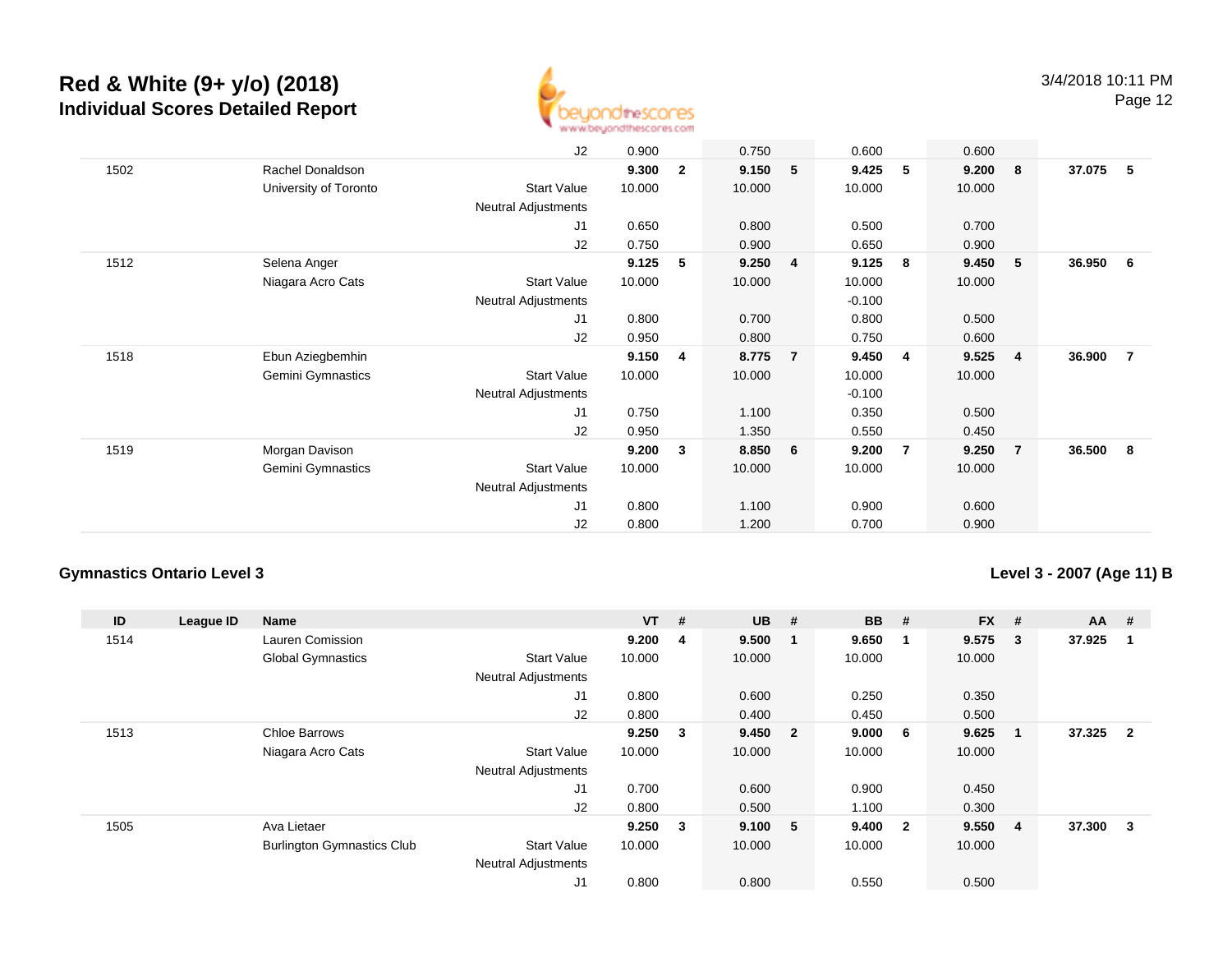

|      |                                   | J2                         | 0.700  |                | 1.000  |                | 0.650    |                | 0.400  |                         |        |                |
|------|-----------------------------------|----------------------------|--------|----------------|--------|----------------|----------|----------------|--------|-------------------------|--------|----------------|
| 1506 | Jessica Trodd                     |                            | 9.425  | 1              | 9.250  | $\mathbf{3}$   | 9.275    | 4              | 9.275  | $\overline{7}$          | 37.225 | $\overline{4}$ |
|      | <b>Burlington Gymnastics Club</b> | <b>Start Value</b>         | 10.000 |                | 10.000 |                | 10.000   |                | 10.000 |                         |        |                |
|      |                                   | <b>Neutral Adjustments</b> |        |                |        |                |          |                |        |                         |        |                |
|      |                                   | J1                         | 0.550  |                | 0.800  |                | 0.600    |                | 0.650  |                         |        |                |
|      |                                   | J2                         | 0.600  |                | 0.700  |                | 0.850    |                | 0.800  |                         |        |                |
| 1507 | Reese Pereira                     |                            | 9.350  | $\overline{2}$ | 9.150  | $\overline{4}$ | 9.100    | 5              | 9.375  | 5                       | 36.975 | - 5            |
|      | <b>Burlington Gymnastics Club</b> | <b>Start Value</b>         | 10.000 |                | 10.000 |                | 10.000   |                | 10.000 |                         |        |                |
|      |                                   | <b>Neutral Adjustments</b> |        |                |        |                |          |                |        |                         |        |                |
|      |                                   | J1                         | 0.600  |                | 0.700  |                | 1.000    |                | 0.750  |                         |        |                |
|      |                                   | J2                         | 0.700  |                | 1.000  |                | 0.800    |                | 0.500  |                         |        |                |
| 1503 | Renee Sas                         |                            | 9.100  | 5              | 8.800  | 6              | 8.925    | $\overline{7}$ | 9.600  | $\overline{\mathbf{2}}$ | 36.425 | - 6            |
|      | University of Toronto             | <b>Start Value</b>         | 10.000 |                | 10.000 |                | 10.000   |                | 10.000 |                         |        |                |
|      |                                   | <b>Neutral Adjustments</b> |        |                |        |                |          |                |        |                         |        |                |
|      |                                   | J1                         | 0.800  |                | 1.000  |                | 1.100    |                | 0.350  |                         |        |                |
|      |                                   | J2                         | 1.000  |                | 1.400  |                | 1.050    |                | 0.450  |                         |        |                |
| 1524 | <b>Briana Pinheiro</b>            |                            | 9.200  | 4              | 8.050  | $\overline{7}$ | 9.300    | 3              | 8.925  | $\bf{8}$                | 35.475 | $\overline{7}$ |
|      | <b>Gymnastic Giants</b>           | <b>Start Value</b>         | 10.000 |                | 10.000 |                | 10.000   |                | 10.000 |                         |        |                |
|      |                                   | <b>Neutral Adjustments</b> |        |                |        |                |          |                |        |                         |        |                |
|      |                                   | J1                         | 0.900  |                | 1.800  |                | 0.800    |                | 1.100  |                         |        |                |
|      |                                   | J2                         | 0.700  |                | 2.100  |                | 0.600    |                | 1.050  |                         |        |                |
| 1522 | Madison Evenden                   |                            | 9.100  | 5              | 7.900  | 8              | 9.000    | 6              | 9.325  | 6                       | 35.325 | - 8            |
|      | Gemini Gymnastics                 | <b>Start Value</b>         | 10.000 |                | 10.000 |                | 10.000   |                | 10.000 |                         |        |                |
|      |                                   | <b>Neutral Adjustments</b> |        |                |        |                | $-0.100$ |                |        |                         |        |                |
|      |                                   | J1                         | 0.800  |                | 2.000  |                | 0.900    |                | 0.550  |                         |        |                |
|      |                                   | J <sub>2</sub>             | 1.000  |                | 2.200  |                | 0.900    |                | 0.800  |                         |        |                |

## **Gymnastics Ontario Level 3**

**Level 3 - 2007 (Age 11) C**

| ID   | League ID | <b>Name</b>             |                            | $VT$ # |                          | $UB$ #       |                          | <b>BB</b> | - # | <b>FX</b> | - #                     | AA     | #                        |
|------|-----------|-------------------------|----------------------------|--------|--------------------------|--------------|--------------------------|-----------|-----|-----------|-------------------------|--------|--------------------------|
| 1510 |           | Lucy Atkinson           |                            | X.XXX  | $\overline{\phantom{a}}$ | X.XXX        | $\overline{\phantom{a}}$ |           |     | X.XXX     | $\sim$                  | 0.000  | $\overline{\phantom{a}}$ |
| 1521 |           | <b>Madison Stretton</b> |                            | 9.250  | $\mathbf{2}$             | $9.100 \t 3$ |                          | 9.525     |     | 9.625     |                         | 37.500 |                          |
|      |           | Gemini Gymnastics       | <b>Start Value</b>         | 10.000 |                          | 10.000       |                          | 10.000    |     | 10.000    |                         |        |                          |
|      |           |                         | <b>Neutral Adjustments</b> |        |                          |              |                          |           |     |           |                         |        |                          |
|      |           |                         | J1                         | 0.800  |                          | 0.900        |                          | 0.400     |     | 0.400     |                         |        |                          |
|      |           |                         | J2                         | 0.700  |                          | 0.900        |                          | 0.550     |     | 0.350     |                         |        |                          |
| 1511 |           | Isabella Pickett        |                            | 9.350  |                          | 9.250        |                          | 9.125     | -4  | 9.275     | $\overline{\mathbf{2}}$ | 37.000 | $\overline{\mathbf{2}}$  |
|      |           | Niagara Acro Cats       | <b>Start Value</b>         | 10.000 |                          | 10.000       |                          | 10.000    |     | 10.000    |                         |        |                          |
|      |           |                         | <b>Neutral Adjustments</b> |        |                          |              |                          | $-0.100$  |     |           |                         |        |                          |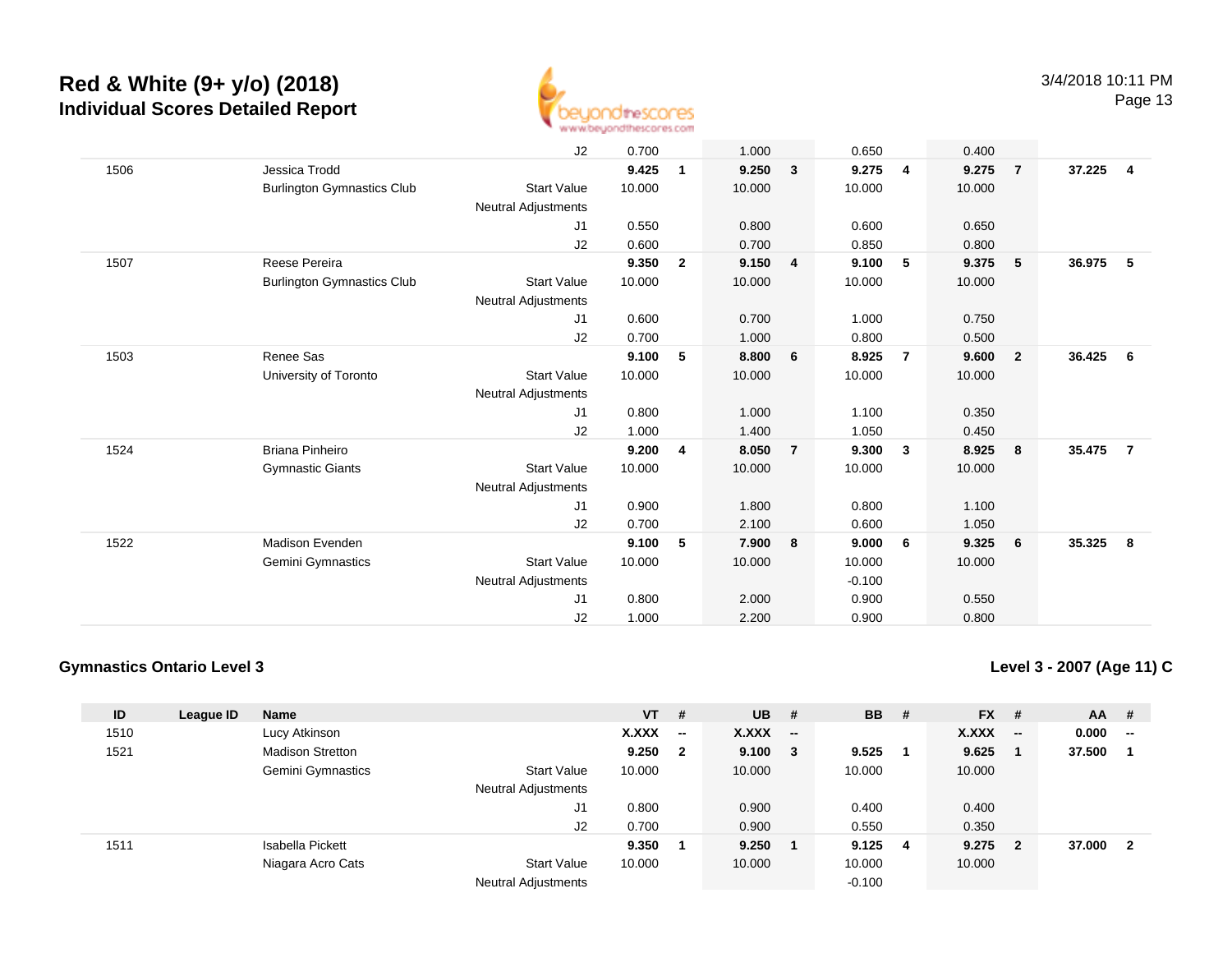

|      |                                   | J <sub>1</sub><br>J2       | 0.700<br>0.600 |                | 0.600<br>0.900 |                | 0.750<br>0.800 |                         | 0.850<br>0.600 |                         |        |                         |
|------|-----------------------------------|----------------------------|----------------|----------------|----------------|----------------|----------------|-------------------------|----------------|-------------------------|--------|-------------------------|
| 1515 | Chloe McIntyre                    |                            | 9.200          | 4              | 9.200          | $\overline{2}$ | 9.075          | 5                       | 9.275          | $\overline{\mathbf{2}}$ | 36.750 | $\overline{\mathbf{3}}$ |
|      | <b>Horizons Gymnastics</b>        | <b>Start Value</b>         | 10.000         |                | 10.000         |                | 10.000         |                         | 10.000         |                         |        |                         |
|      |                                   | <b>Neutral Adjustments</b> |                |                |                |                |                |                         |                |                         |        |                         |
|      |                                   | J1                         | 0.800          |                | 0.800          |                | 1.000          |                         | 0.600          |                         |        |                         |
|      |                                   | J2                         | 0.800          |                | 0.800          |                | 0.850          |                         | 0.850          |                         |        |                         |
| 1504 | Mia Kwong                         |                            | 9.225          | $\mathbf{3}$   | 9.025          | $\overline{4}$ | 9.400          | $\overline{2}$          | 8.900          | 5                       | 36.550 | $\overline{4}$          |
|      | University of Toronto             | <b>Start Value</b>         | 10.000         |                | 10.000         |                | 10.000         |                         | 10.000         |                         |        |                         |
|      |                                   | Neutral Adjustments        |                |                |                |                |                |                         |                |                         |        |                         |
|      |                                   | J1                         | 0.800          |                | 1.000          |                | 0.500          |                         | 1.000          |                         |        |                         |
|      |                                   | J2                         | 0.750          |                | 0.950          |                | 0.700          |                         | 1.200          |                         |        |                         |
| 1501 | <b>Tristen Singh</b>              |                            | 9.150          | 5              | 8.650          | 5              | 9.125          | $\overline{\mathbf{4}}$ | 9.200          | $\overline{\mathbf{3}}$ | 36.125 | - 5                     |
|      | Vaughan Gymnastics Club           | <b>Start Value</b>         | 10.000         |                | 10.000         |                | 10.000         |                         | 10.000         |                         |        |                         |
|      |                                   | <b>Neutral Adjustments</b> |                |                |                |                |                |                         |                |                         |        |                         |
|      |                                   | J1                         | 0.800          |                | 1.400          |                | 0.850          |                         | 0.750          |                         |        |                         |
|      |                                   | J2                         | 0.900          |                | 1.300          |                | 0.900          |                         | 0.850          |                         |        |                         |
| 1508 | Paige Hammond                     |                            | 8.900          | $\overline{7}$ | 8.600          | 6              | 9.250          | 3                       | 9.075          | $\overline{4}$          | 35.825 | - 6                     |
|      | <b>Burlington Gymnastics Club</b> | <b>Start Value</b>         | 10.000         |                | 10.000         |                | 10.000         |                         | 10.000         |                         |        |                         |
|      |                                   | <b>Neutral Adjustments</b> |                |                |                |                |                |                         |                |                         |        |                         |
|      |                                   | J1                         | 1.100          |                | 1.300          |                | 0.700          |                         | 1.000          |                         |        |                         |
|      |                                   | J2                         | 1.100          |                | 1.500          |                | 0.800          |                         | 0.850          |                         |        |                         |
| 1523 | Selina Tontodonati                |                            | 9.000          | 6              | 8.325          | $\overline{7}$ | 8.000          | 6                       | 8.850          | 6                       | 34.175 | $\overline{7}$          |
|      | <b>Gymnastic Giants</b>           | <b>Start Value</b>         | 10.000         |                | 10.000         |                | 10.000         |                         | 10.000         |                         |        |                         |
|      |                                   | <b>Neutral Adjustments</b> |                |                |                |                |                |                         |                |                         |        |                         |
|      |                                   | J1                         | 1.000          |                | 1.700          |                | 2.200          |                         | 1.300          |                         |        |                         |
|      |                                   | J2                         | 1.000          |                | 1.650          |                | 1.800          |                         | 1.000          |                         |        |                         |

### **Gymnastics Ontario Level 3**

**Level 3 - 2006 (Age 12) A**

| ID   | League ID | <b>Name</b>                 |                            | <b>VT</b> | # | <b>UB</b>       | -# | <b>BB</b> | - # | $FX$ # |     | <b>AA</b> | -#                      |
|------|-----------|-----------------------------|----------------------------|-----------|---|-----------------|----|-----------|-----|--------|-----|-----------|-------------------------|
| 1007 |           | Amelia Shadgett             |                            | 9.400     | 3 | 9.700           |    | 9.500     | 2   | 9.375  |     | 37.975    |                         |
|      |           | <b>Champions Gymnastics</b> | <b>Start Value</b>         | 10.000    |   | 10.000          |    | 10.000    |     | 10.000 |     |           |                         |
|      |           |                             | <b>Neutral Adjustments</b> |           |   |                 |    |           |     |        |     |           |                         |
|      |           |                             | J1                         | 0.500     |   | 0.400           |    | 0.450     |     | 0.650  |     |           |                         |
|      |           |                             | J2                         | 0.700     |   | 0.200           |    | 0.550     |     | 0.600  |     |           |                         |
| 1020 |           | Halle-Kae Aguilera          |                            | 9.675     |   | $9.325 \quad 3$ |    | 9.525     |     | 9.225  | - 3 | 37.750    | $\overline{\mathbf{2}}$ |
|      |           | Ajax Acro's Gym Club        | <b>Start Value</b>         | 10.000    |   | 10.000          |    | 10.000    |     | 10.000 |     |           |                         |
|      |           |                             | Nautral Adjustmants        |           |   |                 |    |           |     |        |     |           |                         |

Neutral Adjustments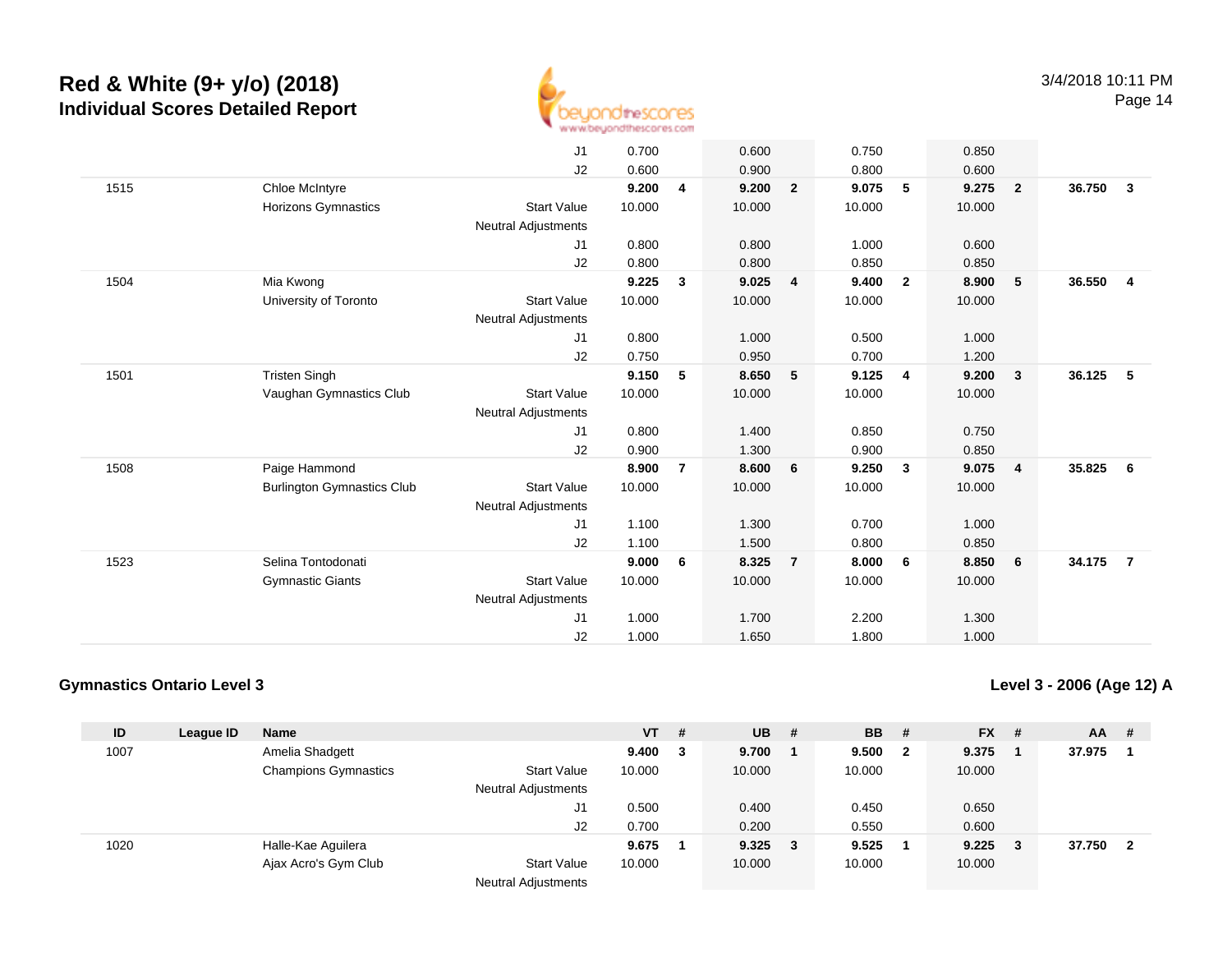

| J <sub>1</sub><br>0.300<br>0.450<br>0.800<br>0.650<br>0.700<br>0.500<br>J <sub>2</sub><br>0.350<br>0.750<br>Julia Tate<br>9.375<br>9.275<br>37.175<br>1003<br>4<br>9.275<br>$\overline{4}$<br>$\overline{4}$<br>9.250<br>$\overline{2}$<br>$\overline{\mathbf{3}}$<br><b>Start Value</b><br>10.000<br>10.000<br>10.000<br><b>Burlington Gymnastics Club</b><br>10.000<br><b>Neutral Adjustments</b><br>J1<br>0.600<br>0.700<br>0.700<br>0.650<br>0.650<br>0.750<br>0.750<br>J2<br>0.850<br>9.400<br>$\sqrt{5}$<br>37.050<br>Jordyn Geroux<br>9.500<br>$\overline{2}$<br>9.100<br>9.050<br>6<br>$\overline{4}$<br>1012<br>$\mathbf{3}$<br>Niagara Acro Cats<br>10.000<br><b>Start Value</b><br>10.000<br>10.000<br>10.000<br><b>Neutral Adjustments</b><br>0.500<br>0.450<br>1.000<br>0.900<br>J1<br>0.700<br>0.550<br>0.800<br>J2<br>1.000<br>9.425<br>8.675<br>9.400<br>36.700<br>5<br>1005<br>Alexa Brickett<br>$\overline{2}$<br>6<br>$\overline{\mathbf{3}}$<br>9.200<br>$\overline{4}$<br><b>Futures Gymnastics Laird</b><br><b>Start Value</b><br>10.000<br>10.000<br>10.000<br>10.000<br>Neutral Adjustments<br>0.600<br>J1<br>1.400<br>0.600<br>0.650<br>0.550<br>J2<br>1.250<br>0.600<br>0.950<br>9.050<br>35.850<br>1014<br>Sophia Chareunsouk<br>$\overline{7}$<br>8.925<br>5<br>8.800<br>6<br>9.075<br>5<br>6<br><b>World Class Gymnastics</b><br><b>Start Value</b><br>10.000<br>10.000<br>10.000<br>10.000<br>Neutral Adjustments<br>J1<br>1.000<br>0.950<br>1.100<br>1.000<br>0.850<br>J2<br>0.900<br>1.200<br>1.300<br>9.325<br>7.850<br>8.625<br>$\overline{7}$<br>8.900<br>34.700<br>$\overline{7}$<br>1011<br>Jessica Magloughlen<br>5<br>8<br>$\overline{7}$<br><b>Futures Gymnastics</b><br><b>Start Value</b><br>10.000<br>10.000<br>10.000<br>10.000<br><b>Neutral Adjustments</b><br>0.700<br>2.000<br>1.300<br>1.000<br>J1<br>J2<br>0.650<br>2.300<br>1.450<br>1.200<br>9.300<br>8.400<br>1018<br>Mia Mazzone<br>6<br>8.350<br>$\overline{7}$<br>8<br>8.650<br>8<br>34.700<br>$\overline{7}$<br>Horizons Gymnastics<br><b>Start Value</b><br>10.000<br>10.000<br>10.000<br>10.000<br>Neutral Adjustments<br>0.700<br>1.600<br>1.700<br>1.250<br>J <sub>1</sub><br>J2<br>0.700<br>1.700<br>1.500<br>1.450<br>Sarah Ann Siller<br>1026<br>9.400<br><b>X.XXX</b><br><b>X.XXX</b><br>7.875<br>9<br>17.275<br>3<br>8<br>$\sim$<br>$\sim$<br>10.000<br>University of Toronto<br><b>Start Value</b><br>10.000<br>Neutral Adjustments<br>J <sub>1</sub><br>0.500<br>2.150<br>0.700<br>J2<br>2.100 |  |  |  |  |  |  |  |
|--------------------------------------------------------------------------------------------------------------------------------------------------------------------------------------------------------------------------------------------------------------------------------------------------------------------------------------------------------------------------------------------------------------------------------------------------------------------------------------------------------------------------------------------------------------------------------------------------------------------------------------------------------------------------------------------------------------------------------------------------------------------------------------------------------------------------------------------------------------------------------------------------------------------------------------------------------------------------------------------------------------------------------------------------------------------------------------------------------------------------------------------------------------------------------------------------------------------------------------------------------------------------------------------------------------------------------------------------------------------------------------------------------------------------------------------------------------------------------------------------------------------------------------------------------------------------------------------------------------------------------------------------------------------------------------------------------------------------------------------------------------------------------------------------------------------------------------------------------------------------------------------------------------------------------------------------------------------------------------------------------------------------------------------------------------------------------------------------------------------------------------------------------------------------------------------------------------------------------------------------------------------------------------------------------------------------------------------------------------------------------------------------------------------------------------------------------------------------------------------------------------------|--|--|--|--|--|--|--|
|                                                                                                                                                                                                                                                                                                                                                                                                                                                                                                                                                                                                                                                                                                                                                                                                                                                                                                                                                                                                                                                                                                                                                                                                                                                                                                                                                                                                                                                                                                                                                                                                                                                                                                                                                                                                                                                                                                                                                                                                                                                                                                                                                                                                                                                                                                                                                                                                                                                                                                                    |  |  |  |  |  |  |  |
|                                                                                                                                                                                                                                                                                                                                                                                                                                                                                                                                                                                                                                                                                                                                                                                                                                                                                                                                                                                                                                                                                                                                                                                                                                                                                                                                                                                                                                                                                                                                                                                                                                                                                                                                                                                                                                                                                                                                                                                                                                                                                                                                                                                                                                                                                                                                                                                                                                                                                                                    |  |  |  |  |  |  |  |
|                                                                                                                                                                                                                                                                                                                                                                                                                                                                                                                                                                                                                                                                                                                                                                                                                                                                                                                                                                                                                                                                                                                                                                                                                                                                                                                                                                                                                                                                                                                                                                                                                                                                                                                                                                                                                                                                                                                                                                                                                                                                                                                                                                                                                                                                                                                                                                                                                                                                                                                    |  |  |  |  |  |  |  |
|                                                                                                                                                                                                                                                                                                                                                                                                                                                                                                                                                                                                                                                                                                                                                                                                                                                                                                                                                                                                                                                                                                                                                                                                                                                                                                                                                                                                                                                                                                                                                                                                                                                                                                                                                                                                                                                                                                                                                                                                                                                                                                                                                                                                                                                                                                                                                                                                                                                                                                                    |  |  |  |  |  |  |  |
|                                                                                                                                                                                                                                                                                                                                                                                                                                                                                                                                                                                                                                                                                                                                                                                                                                                                                                                                                                                                                                                                                                                                                                                                                                                                                                                                                                                                                                                                                                                                                                                                                                                                                                                                                                                                                                                                                                                                                                                                                                                                                                                                                                                                                                                                                                                                                                                                                                                                                                                    |  |  |  |  |  |  |  |
|                                                                                                                                                                                                                                                                                                                                                                                                                                                                                                                                                                                                                                                                                                                                                                                                                                                                                                                                                                                                                                                                                                                                                                                                                                                                                                                                                                                                                                                                                                                                                                                                                                                                                                                                                                                                                                                                                                                                                                                                                                                                                                                                                                                                                                                                                                                                                                                                                                                                                                                    |  |  |  |  |  |  |  |
|                                                                                                                                                                                                                                                                                                                                                                                                                                                                                                                                                                                                                                                                                                                                                                                                                                                                                                                                                                                                                                                                                                                                                                                                                                                                                                                                                                                                                                                                                                                                                                                                                                                                                                                                                                                                                                                                                                                                                                                                                                                                                                                                                                                                                                                                                                                                                                                                                                                                                                                    |  |  |  |  |  |  |  |
|                                                                                                                                                                                                                                                                                                                                                                                                                                                                                                                                                                                                                                                                                                                                                                                                                                                                                                                                                                                                                                                                                                                                                                                                                                                                                                                                                                                                                                                                                                                                                                                                                                                                                                                                                                                                                                                                                                                                                                                                                                                                                                                                                                                                                                                                                                                                                                                                                                                                                                                    |  |  |  |  |  |  |  |
|                                                                                                                                                                                                                                                                                                                                                                                                                                                                                                                                                                                                                                                                                                                                                                                                                                                                                                                                                                                                                                                                                                                                                                                                                                                                                                                                                                                                                                                                                                                                                                                                                                                                                                                                                                                                                                                                                                                                                                                                                                                                                                                                                                                                                                                                                                                                                                                                                                                                                                                    |  |  |  |  |  |  |  |
|                                                                                                                                                                                                                                                                                                                                                                                                                                                                                                                                                                                                                                                                                                                                                                                                                                                                                                                                                                                                                                                                                                                                                                                                                                                                                                                                                                                                                                                                                                                                                                                                                                                                                                                                                                                                                                                                                                                                                                                                                                                                                                                                                                                                                                                                                                                                                                                                                                                                                                                    |  |  |  |  |  |  |  |
|                                                                                                                                                                                                                                                                                                                                                                                                                                                                                                                                                                                                                                                                                                                                                                                                                                                                                                                                                                                                                                                                                                                                                                                                                                                                                                                                                                                                                                                                                                                                                                                                                                                                                                                                                                                                                                                                                                                                                                                                                                                                                                                                                                                                                                                                                                                                                                                                                                                                                                                    |  |  |  |  |  |  |  |
|                                                                                                                                                                                                                                                                                                                                                                                                                                                                                                                                                                                                                                                                                                                                                                                                                                                                                                                                                                                                                                                                                                                                                                                                                                                                                                                                                                                                                                                                                                                                                                                                                                                                                                                                                                                                                                                                                                                                                                                                                                                                                                                                                                                                                                                                                                                                                                                                                                                                                                                    |  |  |  |  |  |  |  |
|                                                                                                                                                                                                                                                                                                                                                                                                                                                                                                                                                                                                                                                                                                                                                                                                                                                                                                                                                                                                                                                                                                                                                                                                                                                                                                                                                                                                                                                                                                                                                                                                                                                                                                                                                                                                                                                                                                                                                                                                                                                                                                                                                                                                                                                                                                                                                                                                                                                                                                                    |  |  |  |  |  |  |  |
|                                                                                                                                                                                                                                                                                                                                                                                                                                                                                                                                                                                                                                                                                                                                                                                                                                                                                                                                                                                                                                                                                                                                                                                                                                                                                                                                                                                                                                                                                                                                                                                                                                                                                                                                                                                                                                                                                                                                                                                                                                                                                                                                                                                                                                                                                                                                                                                                                                                                                                                    |  |  |  |  |  |  |  |
|                                                                                                                                                                                                                                                                                                                                                                                                                                                                                                                                                                                                                                                                                                                                                                                                                                                                                                                                                                                                                                                                                                                                                                                                                                                                                                                                                                                                                                                                                                                                                                                                                                                                                                                                                                                                                                                                                                                                                                                                                                                                                                                                                                                                                                                                                                                                                                                                                                                                                                                    |  |  |  |  |  |  |  |
|                                                                                                                                                                                                                                                                                                                                                                                                                                                                                                                                                                                                                                                                                                                                                                                                                                                                                                                                                                                                                                                                                                                                                                                                                                                                                                                                                                                                                                                                                                                                                                                                                                                                                                                                                                                                                                                                                                                                                                                                                                                                                                                                                                                                                                                                                                                                                                                                                                                                                                                    |  |  |  |  |  |  |  |
|                                                                                                                                                                                                                                                                                                                                                                                                                                                                                                                                                                                                                                                                                                                                                                                                                                                                                                                                                                                                                                                                                                                                                                                                                                                                                                                                                                                                                                                                                                                                                                                                                                                                                                                                                                                                                                                                                                                                                                                                                                                                                                                                                                                                                                                                                                                                                                                                                                                                                                                    |  |  |  |  |  |  |  |
|                                                                                                                                                                                                                                                                                                                                                                                                                                                                                                                                                                                                                                                                                                                                                                                                                                                                                                                                                                                                                                                                                                                                                                                                                                                                                                                                                                                                                                                                                                                                                                                                                                                                                                                                                                                                                                                                                                                                                                                                                                                                                                                                                                                                                                                                                                                                                                                                                                                                                                                    |  |  |  |  |  |  |  |
|                                                                                                                                                                                                                                                                                                                                                                                                                                                                                                                                                                                                                                                                                                                                                                                                                                                                                                                                                                                                                                                                                                                                                                                                                                                                                                                                                                                                                                                                                                                                                                                                                                                                                                                                                                                                                                                                                                                                                                                                                                                                                                                                                                                                                                                                                                                                                                                                                                                                                                                    |  |  |  |  |  |  |  |
|                                                                                                                                                                                                                                                                                                                                                                                                                                                                                                                                                                                                                                                                                                                                                                                                                                                                                                                                                                                                                                                                                                                                                                                                                                                                                                                                                                                                                                                                                                                                                                                                                                                                                                                                                                                                                                                                                                                                                                                                                                                                                                                                                                                                                                                                                                                                                                                                                                                                                                                    |  |  |  |  |  |  |  |
|                                                                                                                                                                                                                                                                                                                                                                                                                                                                                                                                                                                                                                                                                                                                                                                                                                                                                                                                                                                                                                                                                                                                                                                                                                                                                                                                                                                                                                                                                                                                                                                                                                                                                                                                                                                                                                                                                                                                                                                                                                                                                                                                                                                                                                                                                                                                                                                                                                                                                                                    |  |  |  |  |  |  |  |
|                                                                                                                                                                                                                                                                                                                                                                                                                                                                                                                                                                                                                                                                                                                                                                                                                                                                                                                                                                                                                                                                                                                                                                                                                                                                                                                                                                                                                                                                                                                                                                                                                                                                                                                                                                                                                                                                                                                                                                                                                                                                                                                                                                                                                                                                                                                                                                                                                                                                                                                    |  |  |  |  |  |  |  |
|                                                                                                                                                                                                                                                                                                                                                                                                                                                                                                                                                                                                                                                                                                                                                                                                                                                                                                                                                                                                                                                                                                                                                                                                                                                                                                                                                                                                                                                                                                                                                                                                                                                                                                                                                                                                                                                                                                                                                                                                                                                                                                                                                                                                                                                                                                                                                                                                                                                                                                                    |  |  |  |  |  |  |  |
|                                                                                                                                                                                                                                                                                                                                                                                                                                                                                                                                                                                                                                                                                                                                                                                                                                                                                                                                                                                                                                                                                                                                                                                                                                                                                                                                                                                                                                                                                                                                                                                                                                                                                                                                                                                                                                                                                                                                                                                                                                                                                                                                                                                                                                                                                                                                                                                                                                                                                                                    |  |  |  |  |  |  |  |
|                                                                                                                                                                                                                                                                                                                                                                                                                                                                                                                                                                                                                                                                                                                                                                                                                                                                                                                                                                                                                                                                                                                                                                                                                                                                                                                                                                                                                                                                                                                                                                                                                                                                                                                                                                                                                                                                                                                                                                                                                                                                                                                                                                                                                                                                                                                                                                                                                                                                                                                    |  |  |  |  |  |  |  |
|                                                                                                                                                                                                                                                                                                                                                                                                                                                                                                                                                                                                                                                                                                                                                                                                                                                                                                                                                                                                                                                                                                                                                                                                                                                                                                                                                                                                                                                                                                                                                                                                                                                                                                                                                                                                                                                                                                                                                                                                                                                                                                                                                                                                                                                                                                                                                                                                                                                                                                                    |  |  |  |  |  |  |  |
|                                                                                                                                                                                                                                                                                                                                                                                                                                                                                                                                                                                                                                                                                                                                                                                                                                                                                                                                                                                                                                                                                                                                                                                                                                                                                                                                                                                                                                                                                                                                                                                                                                                                                                                                                                                                                                                                                                                                                                                                                                                                                                                                                                                                                                                                                                                                                                                                                                                                                                                    |  |  |  |  |  |  |  |
|                                                                                                                                                                                                                                                                                                                                                                                                                                                                                                                                                                                                                                                                                                                                                                                                                                                                                                                                                                                                                                                                                                                                                                                                                                                                                                                                                                                                                                                                                                                                                                                                                                                                                                                                                                                                                                                                                                                                                                                                                                                                                                                                                                                                                                                                                                                                                                                                                                                                                                                    |  |  |  |  |  |  |  |
|                                                                                                                                                                                                                                                                                                                                                                                                                                                                                                                                                                                                                                                                                                                                                                                                                                                                                                                                                                                                                                                                                                                                                                                                                                                                                                                                                                                                                                                                                                                                                                                                                                                                                                                                                                                                                                                                                                                                                                                                                                                                                                                                                                                                                                                                                                                                                                                                                                                                                                                    |  |  |  |  |  |  |  |
|                                                                                                                                                                                                                                                                                                                                                                                                                                                                                                                                                                                                                                                                                                                                                                                                                                                                                                                                                                                                                                                                                                                                                                                                                                                                                                                                                                                                                                                                                                                                                                                                                                                                                                                                                                                                                                                                                                                                                                                                                                                                                                                                                                                                                                                                                                                                                                                                                                                                                                                    |  |  |  |  |  |  |  |
|                                                                                                                                                                                                                                                                                                                                                                                                                                                                                                                                                                                                                                                                                                                                                                                                                                                                                                                                                                                                                                                                                                                                                                                                                                                                                                                                                                                                                                                                                                                                                                                                                                                                                                                                                                                                                                                                                                                                                                                                                                                                                                                                                                                                                                                                                                                                                                                                                                                                                                                    |  |  |  |  |  |  |  |
|                                                                                                                                                                                                                                                                                                                                                                                                                                                                                                                                                                                                                                                                                                                                                                                                                                                                                                                                                                                                                                                                                                                                                                                                                                                                                                                                                                                                                                                                                                                                                                                                                                                                                                                                                                                                                                                                                                                                                                                                                                                                                                                                                                                                                                                                                                                                                                                                                                                                                                                    |  |  |  |  |  |  |  |
|                                                                                                                                                                                                                                                                                                                                                                                                                                                                                                                                                                                                                                                                                                                                                                                                                                                                                                                                                                                                                                                                                                                                                                                                                                                                                                                                                                                                                                                                                                                                                                                                                                                                                                                                                                                                                                                                                                                                                                                                                                                                                                                                                                                                                                                                                                                                                                                                                                                                                                                    |  |  |  |  |  |  |  |
|                                                                                                                                                                                                                                                                                                                                                                                                                                                                                                                                                                                                                                                                                                                                                                                                                                                                                                                                                                                                                                                                                                                                                                                                                                                                                                                                                                                                                                                                                                                                                                                                                                                                                                                                                                                                                                                                                                                                                                                                                                                                                                                                                                                                                                                                                                                                                                                                                                                                                                                    |  |  |  |  |  |  |  |
|                                                                                                                                                                                                                                                                                                                                                                                                                                                                                                                                                                                                                                                                                                                                                                                                                                                                                                                                                                                                                                                                                                                                                                                                                                                                                                                                                                                                                                                                                                                                                                                                                                                                                                                                                                                                                                                                                                                                                                                                                                                                                                                                                                                                                                                                                                                                                                                                                                                                                                                    |  |  |  |  |  |  |  |
|                                                                                                                                                                                                                                                                                                                                                                                                                                                                                                                                                                                                                                                                                                                                                                                                                                                                                                                                                                                                                                                                                                                                                                                                                                                                                                                                                                                                                                                                                                                                                                                                                                                                                                                                                                                                                                                                                                                                                                                                                                                                                                                                                                                                                                                                                                                                                                                                                                                                                                                    |  |  |  |  |  |  |  |
|                                                                                                                                                                                                                                                                                                                                                                                                                                                                                                                                                                                                                                                                                                                                                                                                                                                                                                                                                                                                                                                                                                                                                                                                                                                                                                                                                                                                                                                                                                                                                                                                                                                                                                                                                                                                                                                                                                                                                                                                                                                                                                                                                                                                                                                                                                                                                                                                                                                                                                                    |  |  |  |  |  |  |  |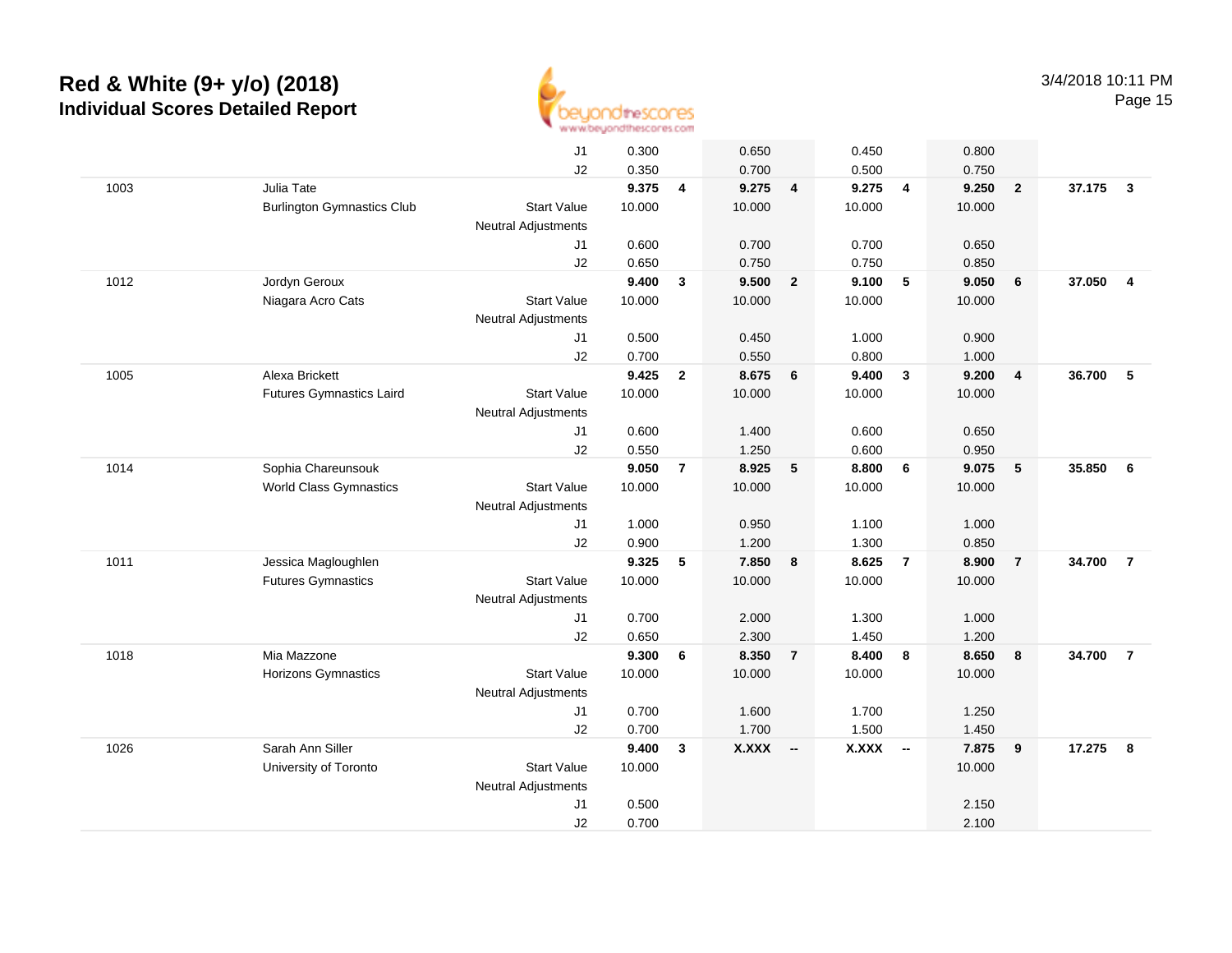

### **Gymnastics Ontario Level 3**

**Level 3 - 2006 (Age 12) B**

| $\mathsf{ID}$ | <b>League ID</b> | Name                              |                            | VT             | #              | <b>UB</b>      | #                       | <b>BB</b>      | #                       | <b>FX</b>      | #                       | AA     | #                       |
|---------------|------------------|-----------------------------------|----------------------------|----------------|----------------|----------------|-------------------------|----------------|-------------------------|----------------|-------------------------|--------|-------------------------|
| 1009          |                  | Isabelle Galeazza                 |                            | 9.800          | $\mathbf{1}$   | 9.725          | $\overline{\mathbf{1}}$ | 9.300          | $\overline{2}$          | 9.275          | $\overline{2}$          | 38.100 | $\mathbf{1}$            |
|               |                  | <b>Champions Gymnastics</b>       | <b>Start Value</b>         | 10.000         |                | 10.000         |                         | 10.000         |                         | 10.000         |                         |        |                         |
|               |                  |                                   | <b>Neutral Adjustments</b> |                |                |                |                         |                |                         |                |                         |        |                         |
|               |                  |                                   | J1                         | 0.200          |                | 0.350          |                         | 0.700          |                         | 0.700          |                         |        |                         |
|               |                  |                                   | J2                         | 0.200          |                | 0.200          |                         | 0.700          |                         | 0.750          |                         |        |                         |
| 1002          |                  | Megan McClymont                   |                            | 9.500          | $\mathbf{3}$   | 9.250          | $\mathbf{3}$            | 9.375          | $\overline{1}$          | 9.300          | $\overline{1}$          | 37.425 | $\overline{2}$          |
|               |                  | <b>Burlington Gymnastics Club</b> | <b>Start Value</b>         | 10.000         |                | 10.000         |                         | 10.000         |                         | 10.000         |                         |        |                         |
|               |                  |                                   | <b>Neutral Adjustments</b> |                |                |                |                         |                |                         |                |                         |        |                         |
|               |                  |                                   | J1                         | 0.500          |                | 0.650          |                         | 0.600          |                         | 0.600          |                         |        |                         |
|               |                  |                                   | J2                         | 0.500          |                | 0.850          |                         | 0.650          |                         | 0.800          |                         |        |                         |
| 1006          |                  | Kate McGroarty                    |                            | 9.350          | $\overline{4}$ | 9.175          | $\overline{4}$          | 9.375          | $\overline{1}$          | 9.200          | $\overline{\mathbf{3}}$ | 37.100 | $\mathbf{3}$            |
|               |                  | <b>Futures Gymnastics Laird</b>   | <b>Start Value</b>         | 10.000         |                | 10.000         |                         | 10.000         |                         | 10.000         |                         |        |                         |
|               |                  |                                   | <b>Neutral Adjustments</b> |                |                |                |                         |                |                         |                |                         |        |                         |
|               |                  |                                   | J1                         | 0.650          |                | 0.750          |                         | 0.700          |                         | 0.750          |                         |        |                         |
|               |                  |                                   | J2                         | 0.650          |                | 0.900          |                         | 0.550          |                         | 0.850          |                         |        |                         |
| 1001          |                  | Agustina Berezan                  |                            | 9.300          | 6              | 9.125          | 5                       | 9.175          | $\overline{\mathbf{3}}$ | 9.275          | $\overline{2}$          | 36,875 | $\overline{\mathbf{4}}$ |
|               |                  | University of Toronto             | <b>Start Value</b>         | 10.000         |                | 10.000         |                         | 10.000         |                         | 10.000         |                         |        |                         |
|               |                  |                                   | <b>Neutral Adjustments</b> |                |                |                |                         |                |                         |                |                         |        |                         |
|               |                  |                                   | J1                         | 0.600          |                | 0.950          |                         | 0.900          |                         | 0.650          |                         |        |                         |
|               |                  |                                   | J2                         | 0.800          |                | 0.800          |                         | 0.750          |                         | 0.800          |                         |        |                         |
| 1022          |                  | Camryn Ferris                     |                            | 9.325          | 5              | 9.025          | 6                       | 8.575          | $\overline{\mathbf{4}}$ | 9.275          | $\overline{2}$          | 36.200 | 5                       |
|               |                  | Gemini Gymnastics                 | <b>Start Value</b>         | 10.000         |                | 10.000         |                         | 10.000         |                         | 10.000         |                         |        |                         |
|               |                  |                                   | <b>Neutral Adjustments</b> |                |                |                |                         | $-0.100$       |                         |                |                         |        |                         |
|               |                  |                                   | J1                         | 0.700          |                | 0.850          |                         | 1.300          |                         | 0.750          |                         |        |                         |
| 1016          |                  | Lilly Zhou-Moore                  | J2                         | 0.650<br>9.525 | $\mathbf{2}$   | 1.100<br>9.475 | $\overline{\mathbf{2}}$ | 1.350<br>8.100 | $\overline{7}$          | 0.700<br>8.600 | 5                       | 35.700 | 6                       |
|               |                  | <b>ASF</b>                        | <b>Start Value</b>         | 10.000         |                | 10.000         |                         | 10.000         |                         | 10.000         |                         |        |                         |
|               |                  |                                   | <b>Neutral Adjustments</b> |                |                |                |                         |                |                         |                |                         |        |                         |
|               |                  |                                   | J <sub>1</sub>             | 0.400          |                | 0.550          |                         | 1.900          |                         | 1.300          |                         |        |                         |
|               |                  |                                   | J2                         | 0.550          |                | 0.500          |                         | 1.900          |                         | 1.500          |                         |        |                         |
| 1024          |                  | Abigail DeAbreu                   |                            | 9.100          | 8              | 8.725          | $\overline{7}$          | 8.350          | 6                       | 8.825          | $\overline{4}$          | 35.000 | $\overline{7}$          |
|               |                  | <b>Gymnastic Giants</b>           | <b>Start Value</b>         | 10.000         |                | 10.000         |                         | 10.000         |                         | 10.000         |                         |        |                         |
|               |                  |                                   | <b>Neutral Adjustments</b> |                |                |                |                         |                |                         |                |                         |        |                         |
|               |                  |                                   | J <sub>1</sub>             | 0.850          |                | 1.150          |                         | 1.600          |                         | 1.200          |                         |        |                         |
|               |                  |                                   | J2                         | 0.950          |                | 1.400          |                         | 1.700          |                         | 1.150          |                         |        |                         |
| 1013          |                  | Mia Leroux                        |                            | 9.150          | $\overline{7}$ | 8.450          | 8                       | 8.500          | 5                       | 8.100          | 6                       | 34.200 | 8                       |
|               |                  |                                   |                            |                |                |                |                         |                |                         |                |                         |        |                         |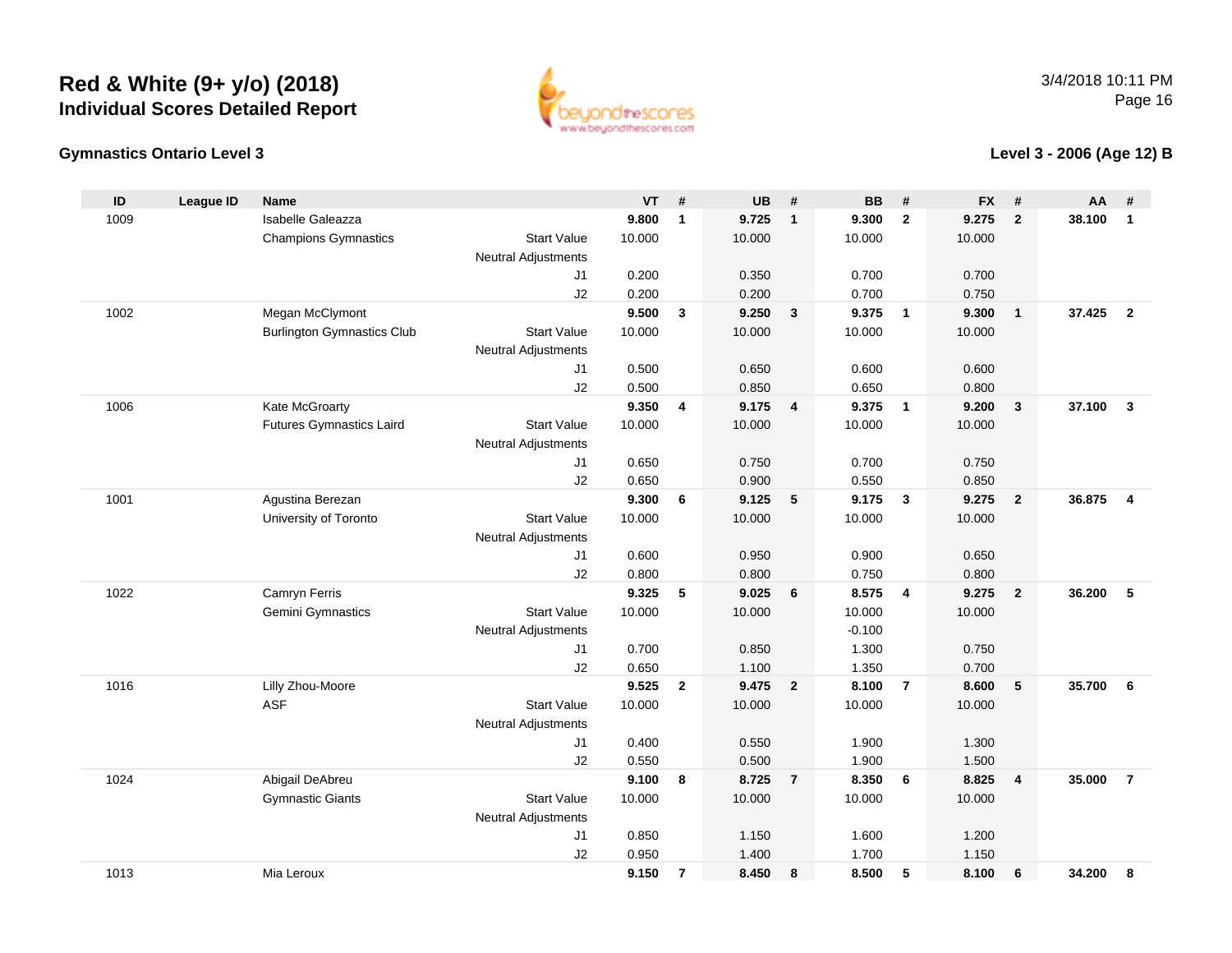

### 3/4/2018 10:11 PMPage 17

| <b>Global Gymnastics</b> | <b>Start Value</b>  | 10.000 | 10.000 | 10.000   | 10.000 |  |
|--------------------------|---------------------|--------|--------|----------|--------|--|
|                          | Neutral Adjustments |        |        | $-0.100$ |        |  |
|                          | J1                  | 0.850  | .400   | .400     | .900   |  |
|                          | J2                  | 0.850  | .700   | .400     | .900   |  |

### **Gymnastics Ontario Level 3**

**Level 3 - 2006 (Age 12) C**

| ID   | League ID | <b>Name</b>                       |                            | <b>VT</b> | #              | <b>UB</b> | #                       | <b>BB</b> | #                       | <b>FX</b> | #                       | <b>AA</b> | #                       |
|------|-----------|-----------------------------------|----------------------------|-----------|----------------|-----------|-------------------------|-----------|-------------------------|-----------|-------------------------|-----------|-------------------------|
| 1004 |           | Kayleigh Wong                     |                            | 9.450     | 4              | 9.550     | $\overline{2}$          | 9.575     | $\overline{1}$          | 9.175     | 5                       | 37.750    | $\mathbf{1}$            |
|      |           | <b>Burlington Gymnastics Club</b> | <b>Start Value</b>         | 10.000    |                | 10.000    |                         | 10.000    |                         | 10.000    |                         |           |                         |
|      |           |                                   | <b>Neutral Adjustments</b> |           |                |           |                         |           |                         |           |                         |           |                         |
|      |           |                                   | J1                         | 0.500     |                | 0.500     |                         | 0.500     |                         | 0.700     |                         |           |                         |
|      |           |                                   | J2                         | 0.600     |                | 0.400     |                         | 0.350     |                         | 0.950     |                         |           |                         |
| 1023 |           | Chelsea Monk                      |                            | 9.650     | $\mathbf{1}$   | 9.675     | $\overline{1}$          | 8.825     | 5                       | 9.575     | $\overline{1}$          | 37.725    | $\overline{2}$          |
|      |           | Gemini Gymnastics                 | <b>Start Value</b>         | 10.000    |                | 10.000    |                         | 10.000    |                         | 10.000    |                         |           |                         |
|      |           |                                   | <b>Neutral Adjustments</b> |           |                |           |                         | $-0.100$  |                         |           |                         |           |                         |
|      |           |                                   | J <sub>1</sub>             | 0.350     |                | 0.350     |                         | 1.100     |                         | 0.450     |                         |           |                         |
|      |           |                                   | J2                         | 0.350     |                | 0.300     |                         | 1.050     |                         | 0.400     |                         |           |                         |
| 1025 |           | Avery Packman                     |                            | 9.575     | 3              | 9.500     | $\overline{\mathbf{3}}$ | 9.375     | $\overline{2}$          | 9.175     | 5                       | 37.625    | $\mathbf{3}$            |
|      |           | <b>Champions Gymnastics</b>       | <b>Start Value</b>         | 10.000    |                | 10.000    |                         | 10.000    |                         | 10.000    |                         |           |                         |
|      |           |                                   | <b>Neutral Adjustments</b> |           |                |           |                         | $-0.100$  |                         |           |                         |           |                         |
|      |           |                                   | J <sub>1</sub>             | 0.400     |                | 0.500     |                         | 0.500     |                         | 0.850     |                         |           |                         |
|      |           |                                   | J2                         | 0.450     |                | 0.500     |                         | 0.550     |                         | 0.800     |                         |           |                         |
| 1008 |           | <b>Bronwyn Bird</b>               |                            | 9.625     | $\overline{2}$ | 9.025     | $5\phantom{.0}$         | 8.950     | $\overline{\mathbf{3}}$ | 9.450     | $\overline{2}$          | 37.050    | $\overline{\mathbf{4}}$ |
|      |           | <b>Champions Gymnastics</b>       | <b>Start Value</b>         | 10.000    |                | 10.000    |                         | 10.000    |                         | 10.000    |                         |           |                         |
|      |           |                                   | Neutral Adjustments        |           |                |           |                         |           |                         |           |                         |           |                         |
|      |           |                                   | J <sub>1</sub>             | 0.400     |                | 0.950     |                         | 1.100     |                         | 0.550     |                         |           |                         |
|      |           |                                   | J2                         | 0.350     |                | 1.000     |                         | 1.000     |                         | 0.550     |                         |           |                         |
| 1019 |           | Emma de Leon                      |                            | 9.375     | 5              | 8.950     | 6                       | 8.850     | $\overline{4}$          | 9.350     | $\mathbf{3}$            | 36.525    | 5                       |
|      |           | Ajax Acro's Gym Club              | <b>Start Value</b>         | 10.000    |                | 10.000    |                         | 10.000    |                         | 10.000    |                         |           |                         |
|      |           |                                   | Neutral Adjustments        |           |                |           |                         |           |                         |           |                         |           |                         |
|      |           |                                   | J1                         | 0.700     |                | 0.900     |                         | 1.100     |                         | 0.550     |                         |           |                         |
|      |           |                                   | J2                         | 0.550     |                | 1.200     |                         | 1.200     |                         | 0.750     |                         |           |                         |
| 1010 |           | Cassidy Fleming                   |                            | 9.150     | $\overline{7}$ | 8.525     | 8                       | 8.575     | 6                       | 9.150     | 6                       | 35.400    | 6                       |
|      |           | <b>Futures Gymnastics</b>         | <b>Start Value</b>         | 10.000    |                | 10.000    |                         | 10.000    |                         | 10.000    |                         |           |                         |
|      |           |                                   | <b>Neutral Adjustments</b> |           |                |           |                         | $-0.200$  |                         |           |                         |           |                         |
|      |           |                                   | J1                         | 0.800     |                | 1.350     |                         | 1.300     |                         | 0.750     |                         |           |                         |
|      |           |                                   | J2                         | 0.900     |                | 1.600     |                         | 1.150     |                         | 0.950     |                         |           |                         |
| 1021 |           | Catie McHugh                      |                            | 9.200     | 6              | 9.225     | 4                       | 7.575     | 8                       | 9.300     | $\overline{\mathbf{4}}$ | 35.300    | $\overline{7}$          |
|      |           |                                   |                            |           |                |           |                         |           |                         |           |                         |           |                         |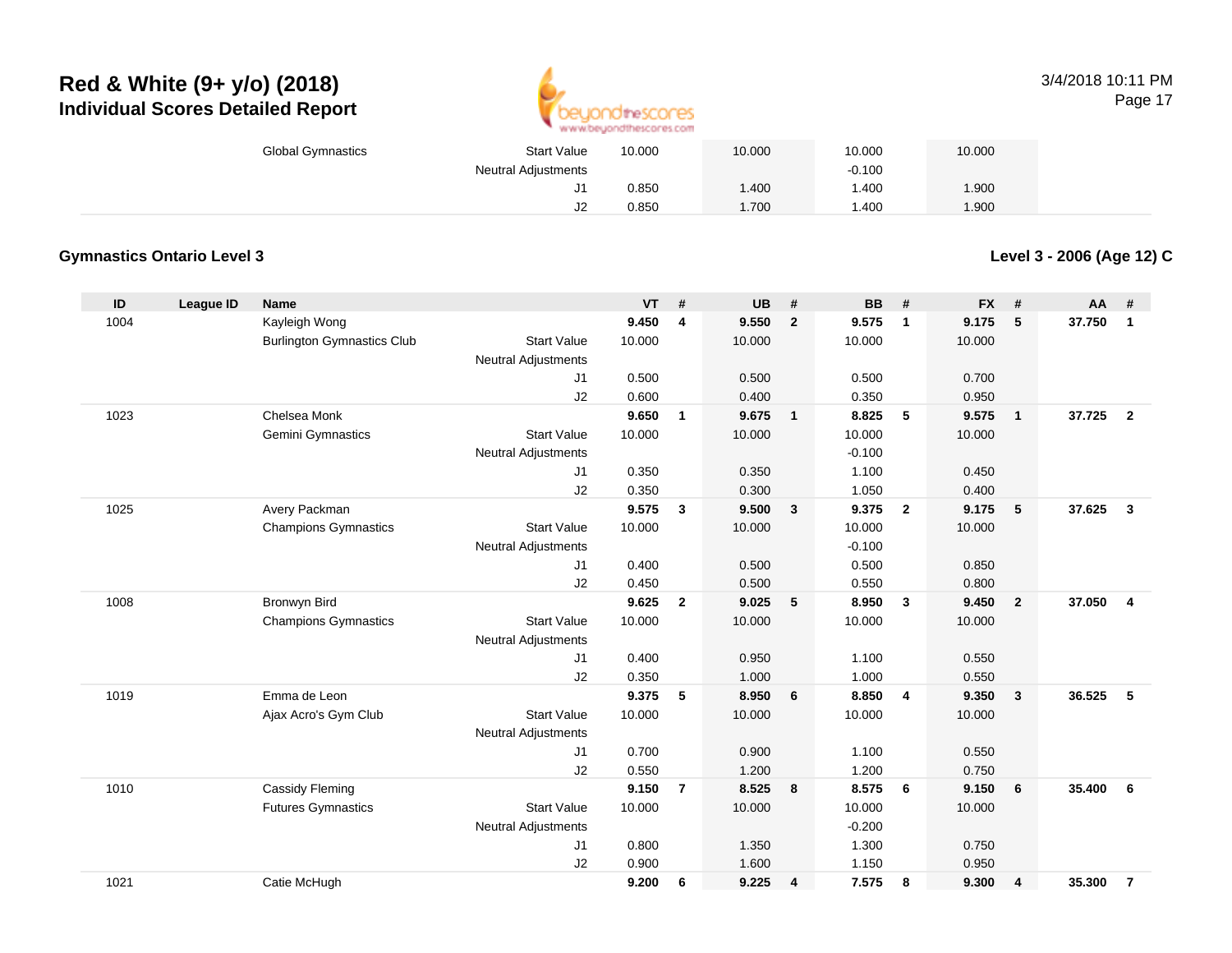

3/4/2018 10:11 PMPage 18

|      | Gemini Gymnastics          | <b>Start Value</b><br><b>Neutral Adjustments</b> | 10.000 |    | 10.000 | 10.000<br>$-0.100$ |                | 10.000 |        |    |
|------|----------------------------|--------------------------------------------------|--------|----|--------|--------------------|----------------|--------|--------|----|
|      |                            | J1                                               | 0.700  |    | 0.750  | 2.500              |                | 0.600  |        |    |
|      |                            | J2                                               | 0.900  |    | 0.800  | 2.150              |                | 0.800  |        |    |
| 1017 | Chloe Lalonde              |                                                  | 9.200  | -6 | 8.625  | 8.550              | $\overline{7}$ | 8.650  | 35.025 | -8 |
|      | <b>Horizons Gymnastics</b> | <b>Start Value</b>                               | 10.000 |    | 10.000 | 10.000             |                | 10.000 |        |    |
|      |                            | <b>Neutral Adjustments</b>                       |        |    |        |                    |                |        |        |    |
|      |                            | J1                                               | 0.800  |    | 1.500  | .300               |                | 1.400  |        |    |
|      |                            | J2                                               | 0.800  |    | 1.250  | 1.600              |                | 1.300  |        |    |

### **Gymnastics Ontario Level 3**

**Level 3 - 2005 (Age 13) A**

| ID  | League ID | <b>Name</b>                 |                            | <b>VT</b> | #            | <b>UB</b> | #                       | <b>BB</b> | #                       | <b>FX</b> | #              | $AA$ # |                |
|-----|-----------|-----------------------------|----------------------------|-----------|--------------|-----------|-------------------------|-----------|-------------------------|-----------|----------------|--------|----------------|
| 102 |           | Nirupama Namulla            |                            | 9.700     | $\mathbf 1$  | 9.350     | $\overline{\mathbf{1}}$ | 9.525     | $\mathbf 1$             | 9.600     | $\mathbf{1}$   | 38.175 | $\mathbf{1}$   |
|     |           | <b>Champions Gymnastics</b> | <b>Start Value</b>         | 10.000    |              | 10.000    |                         | 10.000    |                         | 10.000    |                |        |                |
|     |           |                             | Neutral Adjustments        |           |              |           |                         |           |                         |           |                |        |                |
|     |           |                             | J1                         | 0.300     |              | 0.700     |                         | 0.500     |                         | 0.350     |                |        |                |
|     |           |                             | J2                         | 0.300     |              | 0.600     |                         | 0.450     |                         | 0.450     |                |        |                |
| 122 |           | Madison Au                  |                            | 9.475     | $\mathbf{3}$ | 9.100     | $\overline{\mathbf{2}}$ | 8.625     | 5                       | 9.200     | $\overline{2}$ | 36.400 | $\overline{2}$ |
|     |           | Flip 'n' Wicked Gymnastics  | <b>Start Value</b>         | 10.000    |              | 10.000    |                         | 10.000    |                         | 10.000    |                |        |                |
|     |           |                             | <b>Neutral Adjustments</b> |           |              |           |                         |           |                         |           |                |        |                |
|     |           |                             | J1                         | 0.600     |              | 0.950     |                         | 1.500     |                         | 0.800     |                |        |                |
|     |           |                             | J2                         | 0.450     |              | 0.850     |                         | 1.250     |                         | 0.800     |                |        |                |
| 113 |           | Cassidy Gosse               |                            | 9.250     | 5            | 9.050     | $\mathbf{3}$            | 9.025     | 3                       | 8.975     | $\overline{4}$ | 36.300 | $\mathbf{3}$   |
|     |           | Ajax Acro's Gym Club        | <b>Start Value</b>         | 10.000    |              | 10.000    |                         | 10.000    |                         | 10.000    |                |        |                |
|     |           |                             | <b>Neutral Adjustments</b> |           |              |           |                         |           |                         |           |                |        |                |
|     |           |                             | J1                         | 0.850     |              | 1.000     |                         | 0.900     |                         | 1.000     |                |        |                |
|     |           |                             | J2                         | 0.650     |              | 0.900     |                         | 1.050     |                         | 1.050     |                |        |                |
| 110 |           | Ines Lepage                 |                            | 9.650     | $\mathbf{2}$ | 8.850     | $\overline{4}$          | 9.175     | $\overline{\mathbf{2}}$ | 8.425     | 6              | 36.100 | $\overline{4}$ |
|     |           | Ajax Acro's Gym Club        | <b>Start Value</b>         | 10.000    |              | 10.000    |                         | 10.000    |                         | 10.000    |                |        |                |
|     |           |                             | <b>Neutral Adjustments</b> |           |              |           |                         |           |                         |           |                |        |                |
|     |           |                             | J1                         | 0.350     |              | 1.100     |                         | 0.800     |                         | 1.600     |                |        |                |
|     |           |                             | J2                         | 0.350     |              | 1.200     |                         | 0.850     |                         | 1.550     |                |        |                |
| 114 |           | Iyanna Gangadin             |                            | 9.250     | 5            | 8.675     | $6\overline{6}$         | 8.700     | $\overline{4}$          | 8.900     | 5              | 35.525 | 5              |
|     |           | Ajax Acro's Gym Club        | <b>Start Value</b>         | 10.000    |              | 10.000    |                         | 10.000    |                         | 10.000    |                |        |                |
|     |           |                             | <b>Neutral Adjustments</b> |           |              |           |                         |           |                         |           |                |        |                |
|     |           |                             | J1                         | 0.700     |              | 1.300     |                         | 1.400     |                         | 1.050     |                |        |                |
|     |           |                             | J2                         | 0.800     |              | 1.350     |                         | 1.200     |                         | 1.150     |                |        |                |
| 106 |           | <b>Madelyn Masters</b>      |                            | 9.450     | 4            | 8.250     | $\overline{7}$          | 8.050     | 7                       | 9.050     | 3              | 34.800 | 6              |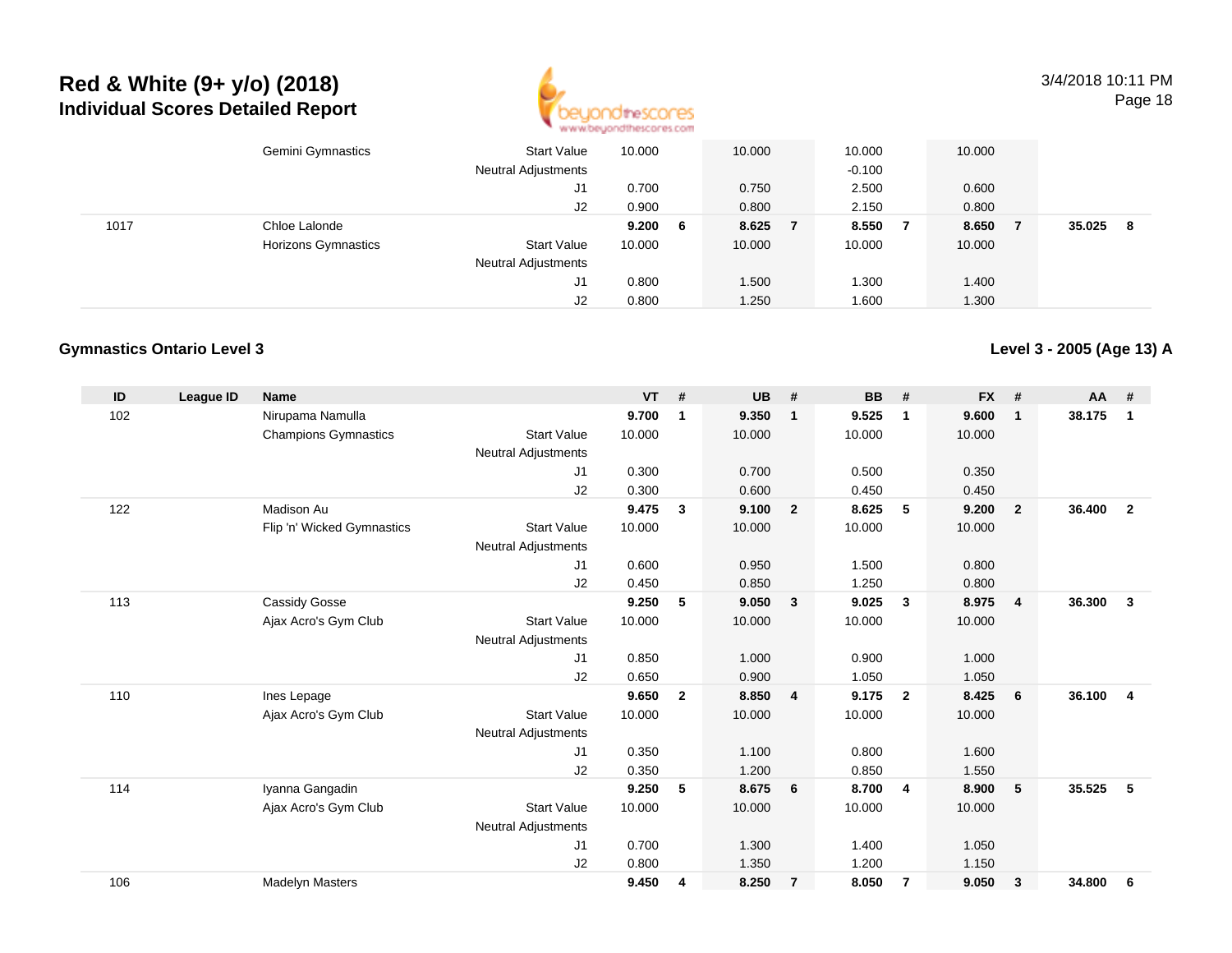

3/4/2018 10:11 PMPage 19

|     | World Class Gymnastics | <b>Start Value</b><br><b>Neutral Adjustments</b> | 10.000    | 10.000  | 10.000  | 10.000 |        |
|-----|------------------------|--------------------------------------------------|-----------|---------|---------|--------|--------|
|     |                        | J1                                               | 0.500     | 1.700   | 2.000   | 0.850  |        |
|     |                        | J2                                               | 0.600     | .800    | 1.900   | 1.050  |        |
| 109 | Sandra Alsalloum       |                                                  | $9.175$ 6 | 8.750 5 | 8.525 6 | 8.325  | 34.775 |
|     | Ajax Acro's Gym Club   | <b>Start Value</b>                               | 10.000    | 10.000  | 10.000  | 10.000 |        |
|     |                        | <b>Neutral Adjustments</b>                       |           |         |         |        |        |
|     |                        | J1                                               | 0.750     | 1.200   | 1.400   | 1.600  |        |
|     |                        | J2                                               | 0.900     | 1.300   | 1.550   | 1.750  |        |

### **Gymnastics Ontario Level 3**

**Level 3 - 2005 (Age 13) B**

| ID  | League ID | <b>Name</b>          |                            | <b>VT</b> | #              | <b>UB</b> | #              | <b>BB</b> | #              | <b>FX</b> | #              | $AA$ # |                |
|-----|-----------|----------------------|----------------------------|-----------|----------------|-----------|----------------|-----------|----------------|-----------|----------------|--------|----------------|
| 116 |           | Rachael Mijares      |                            | 9.625     | $\mathbf 1$    | 9.025     | $\mathbf{3}$   | 9.050     | $\overline{2}$ | 9.275     | 3              | 36.975 | $\mathbf{1}$   |
|     |           | Gemini Gymnastics    | <b>Start Value</b>         | 10.000    |                | 10.000    |                | 10.000    |                | 10.000    |                |        |                |
|     |           |                      | Neutral Adjustments        |           |                |           |                | $-0.100$  |                |           |                |        |                |
|     |           |                      | J1                         | 0.350     |                | 1.000     |                | 0.750     |                | 0.750     |                |        |                |
|     |           |                      | J2                         | 0.400     |                | 0.950     |                | 0.950     |                | 0.700     |                |        |                |
| 104 |           | Elo Okafor           |                            | 9.350     | 4              | 9.050     | $\overline{2}$ | 8.550     | $\mathbf{3}$   | 9.550     | $\mathbf{1}$   | 36.500 | $\overline{2}$ |
|     |           | Niagara Acro Cats    | <b>Start Value</b>         | 10.000    |                | 10.000    |                | 10.000    |                | 10.000    |                |        |                |
|     |           |                      | <b>Neutral Adjustments</b> |           |                |           |                | $-0.100$  |                |           |                |        |                |
|     |           |                      | J1                         | 0.700     |                | 0.900     |                | 1.500     |                | 0.500     |                |        |                |
|     |           |                      | J2                         | 0.600     |                | 1.000     |                | 1.200     |                | 0.400     |                |        |                |
| 108 |           | Jessica de Leon      |                            | 9.575     | $\overline{2}$ | 8.600     | 6              | 9.200     | $\mathbf{1}$   | 9.100     | 5              | 36.475 | $\mathbf{3}$   |
|     |           | Ajax Acro's Gym Club | <b>Start Value</b>         | 10.000    |                | 10.000    |                | 10.000    |                | 10.000    |                |        |                |
|     |           |                      | <b>Neutral Adjustments</b> |           |                |           |                |           |                |           |                |        |                |
|     |           |                      | J1                         | 0.450     |                | 1.400     |                | 0.800     |                | 0.900     |                |        |                |
|     |           |                      | J2                         | 0.400     |                | 1.400     |                | 0.800     |                | 0.900     |                |        |                |
| 115 |           | Evelyn Singh         |                            | 9.525     | $\mathbf{3}$   | 8.900     | 5              | 8.525     | $\overline{4}$ | 9.250     | $\overline{4}$ | 36.200 | $\overline{4}$ |
|     |           | Ajax Acro's Gym Club | <b>Start Value</b>         | 10.000    |                | 10.000    |                | 10.000    |                | 10.000    |                |        |                |
|     |           |                      | <b>Neutral Adjustments</b> |           |                |           |                |           |                |           |                |        |                |
|     |           |                      | J1                         | 0.450     |                | 1.000     |                | 1.550     |                | 0.650     |                |        |                |
|     |           |                      | J2                         | 0.500     |                | 1.200     |                | 1.400     |                | 0.850     |                |        |                |
| 117 |           | Alex Woitzik         |                            | 9.225     | 6              | 9.200     | $\overline{1}$ | 8.250     | - 6            | 9.400     | $\overline{2}$ | 36.075 | 5              |
|     |           | Gemini Gymnastics    | <b>Start Value</b>         | 10.000    |                | 10.000    |                | 10.000    |                | 10.000    |                |        |                |
|     |           |                      | <b>Neutral Adjustments</b> |           |                |           |                |           |                |           |                |        |                |
|     |           |                      | J1                         | 0.800     |                | 0.900     |                | 1.900     |                | 0.550     |                |        |                |
|     |           |                      | J2                         | 0.750     |                | 0.700     |                | 1.600     |                | 0.650     |                |        |                |
| 120 |           | Stephanie Sigdeo     |                            | 9.100     | $\overline{7}$ | 9.000     | $\overline{4}$ | 8.450     | 5              | 9.075     | 6              | 35.625 | 6              |